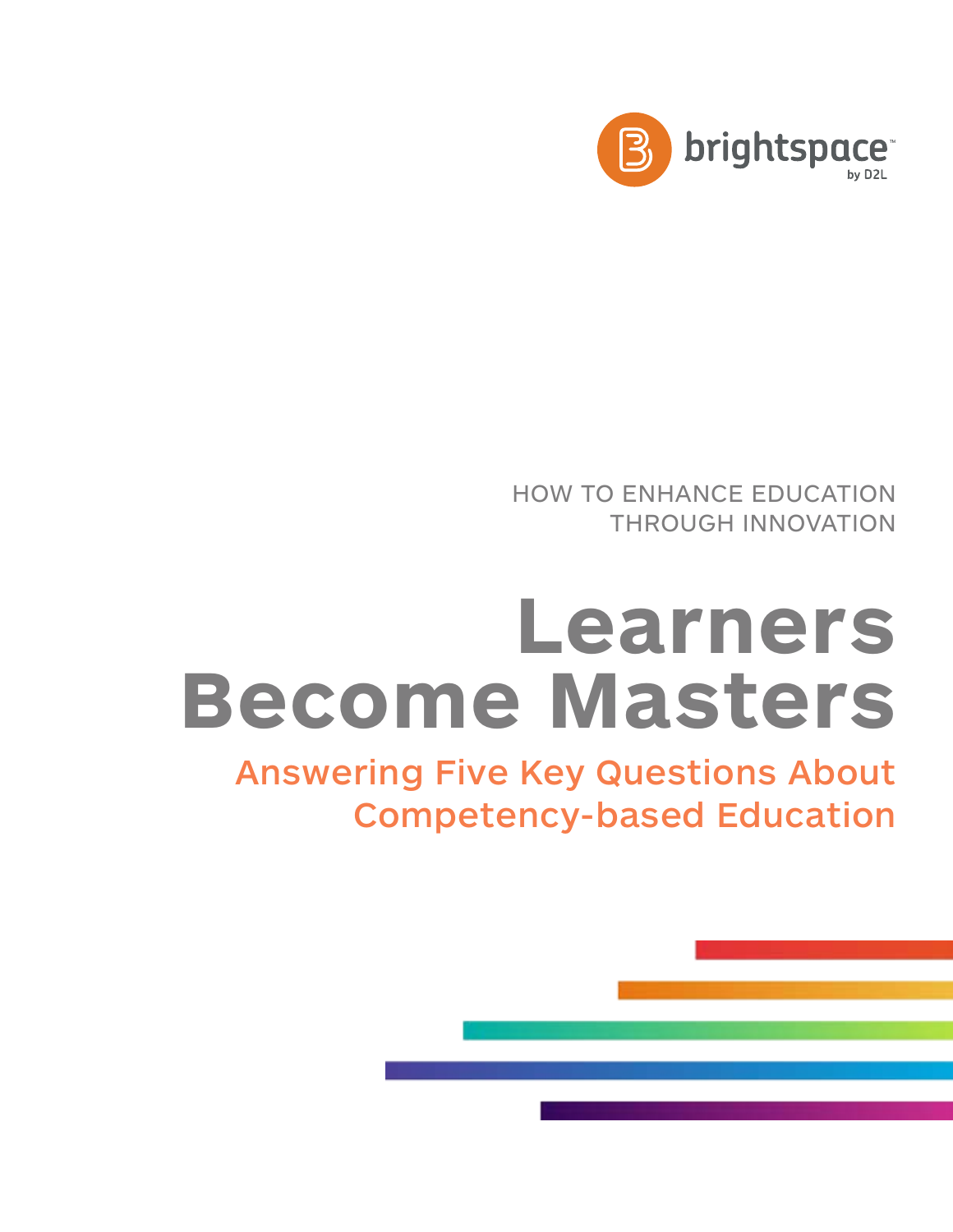## **is competency-based education? What**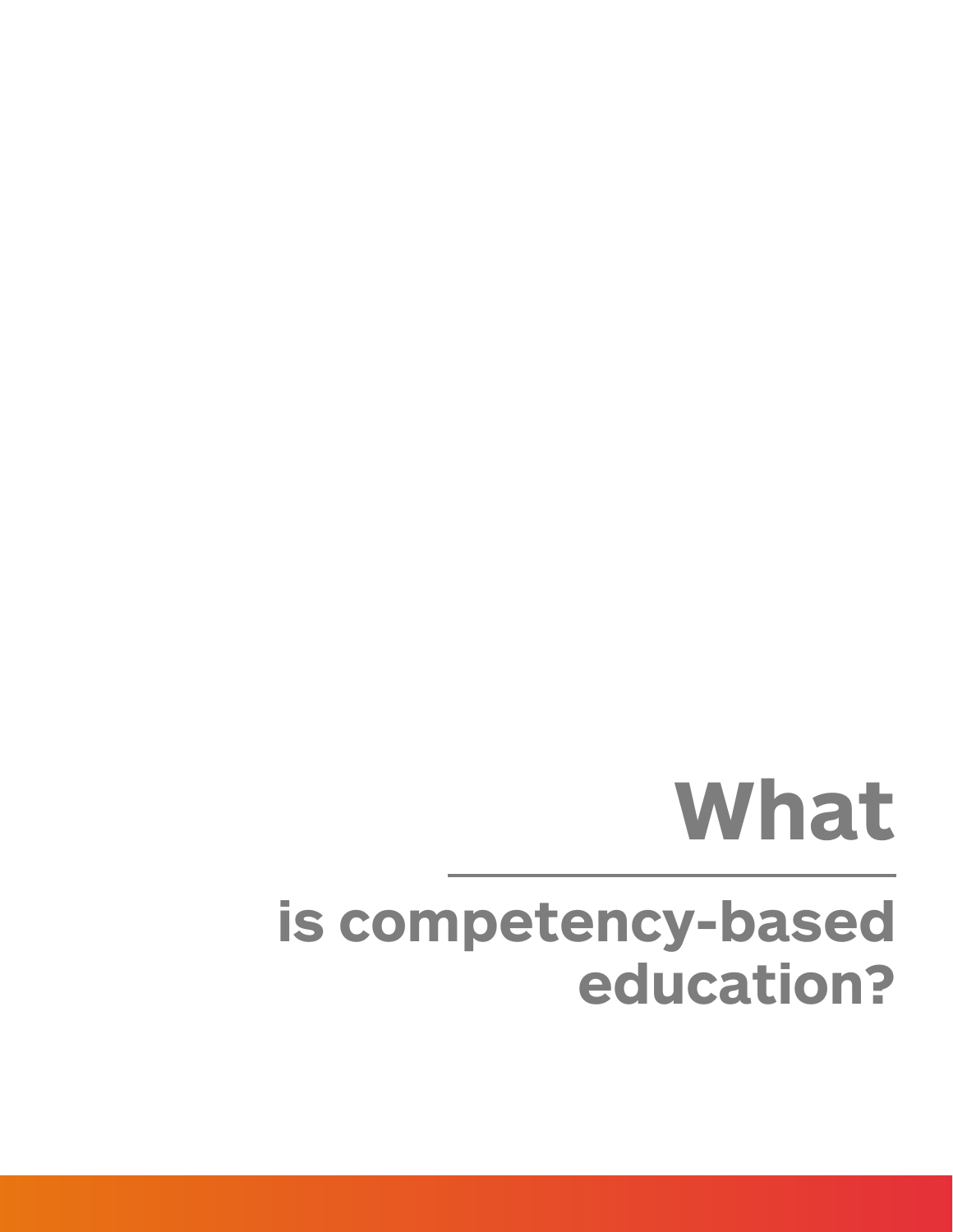"I hear and I forget. I see and I remember. I do and I understand." - Confucius

### **A learning model gaining new momentum**

The concept of competency-based education (CBE) has been around for more than 40 years. It was first popularized in the 1960s in America. Originally, CBE emerged as a reaction to concerns that students weren't being taught the skills they would need in life after school.<sup>1</sup>

#### Put simply, CBE is a learning model that prioritizes competence over seat time.

### **Mastery of skills versus time in class**

In many traditional learning models, the time spent in class is fixed (such as a semester) and a student's mastery of a skill or subject is variable (based on an end-of-term assessment, for example).

In a **competency-based** learning model, the opposite is true. Students are assessed based on their "mastery" of skills and/or learning outcomes. As a result, the pace of learning is much more individualized. It can even be dramatically accelerated.

| <b>Traditional</b>                    |            |
|---------------------------------------|------------|
| Time is fixed                         |            |
| Learning (mastery) is <b>variable</b> | $\epsilon$ |
| Content/material is generalized       | Conte      |
| Pace is <b>fixed</b>                  |            |
| <b>Some</b> students succeed          |            |

#### **Competency-based**

Time is **variable** Learning (mastery) is **fixed** ent/material is **personalized** Pace is **variable All** students succeed

<sup>1</sup> Malan, SPT. "The 'new Paradigm' of Outcomes-based Education in Perspective." Journal of Family Ecology and Consumer Sciences /Tydskrif Vir Gesinsekologie En *[Verbruikerswetenskappe](http://www.ajol.info/index.php/jfecs/article/viewFile/52788/41390)* 28.1 (2000): n. pag. Web.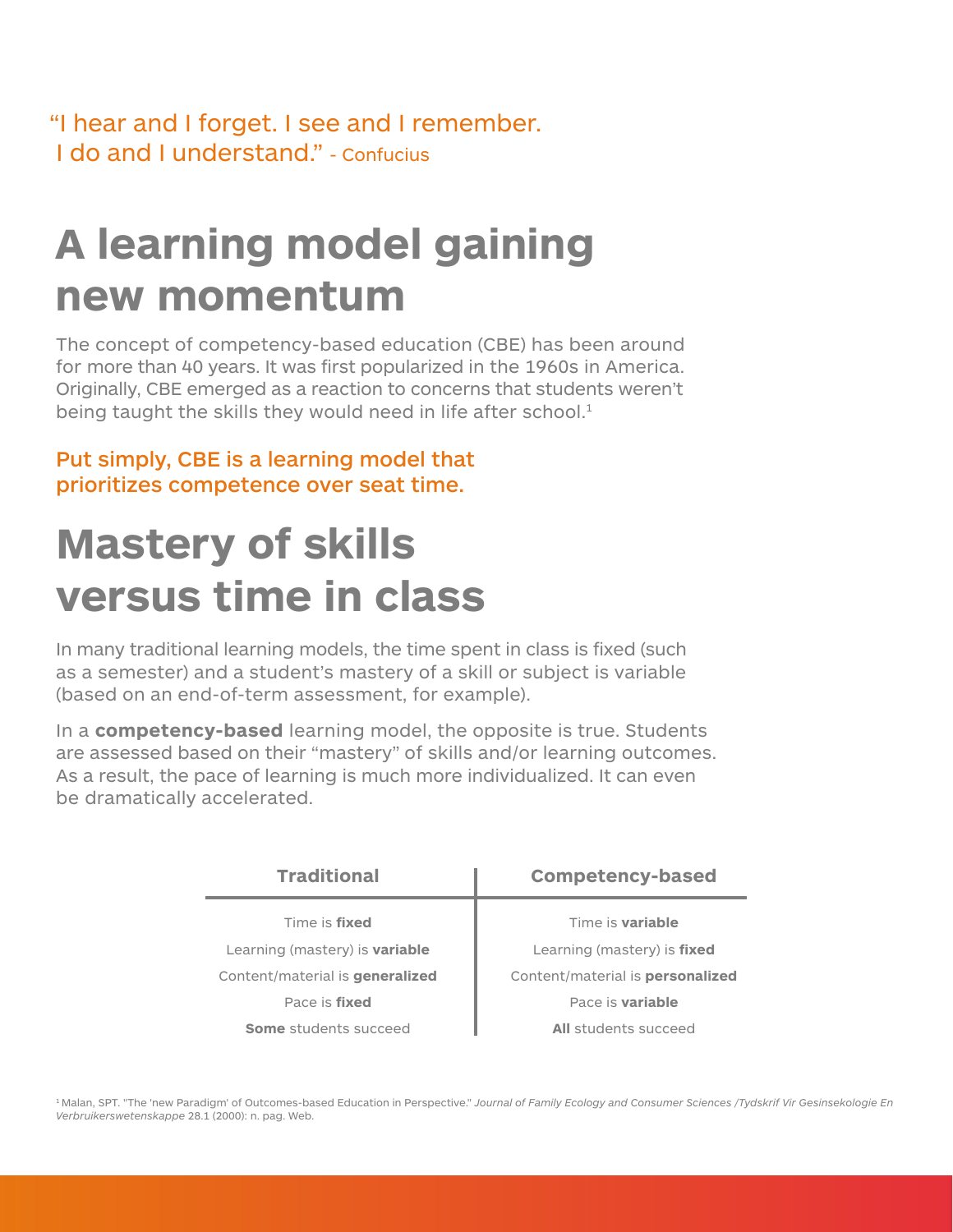## **The challenges and impacts of CBE**

CBE can be more challenging to implement than some other educational philosophies. It requires students, faculty, and institutions to completely rethink their own approaches to learning.<sup>2</sup>

#### It creates opportunity and change for students<sup>3</sup>

While a competency-based approach offers students more flexibility in terms of timeframe, a greater variety of tools to use, and (potentially) a more marketable skillset, it also means learning "differently." In addition to adapting to a self-directed online learning format, students who present ideal targets for CBE—adult learners—are often required to maintain their commitment to learning in addition to juggling work and other life demands.

#### It means a different way of teaching<sup>4</sup>

Competency-based education also demands a shift in thinking for the faculty of an institution. Some instructors—for example, those experienced in online learning or who deal in technical course matter where there is a practicum component—will adapt readily to the change. Others will be slower to embrace the concept and others may resist the model completely.

Essentially, CBE requires instructors to approach course design with a different mindset. They move away from what they want to teach and toward what they want students to learn—and what outcomes/behaviors/results stand as proof of a student's mastery of the subject matter. For many instructors, this will require a top-to-bottom overhaul of course materials and a change in teaching styles.

Outside the classroom, a move to CBE also has labor implications that may add to a faculty's resistance to change. Traditionally, instructors are compensated on the basis of time and number of credit hours they are expected to teach in a term. But how does that compensation model work in a competency-based scenario where there are no credits, students learn at an accelerated pace, and the role of the instructor moves from teacher to coach?

*2 Ibid.*

<sup>&</sup>lt;sup>3</sup> Kelchen, Robert. *The Landscape of Competency-Based Education*. Rep. American Enterprise Institute, Jan. 2015. Web.<br><sup>4</sup> Feldstein, Michael. "What Faculty Should Know About Competency-Based Education." Web log post. E-L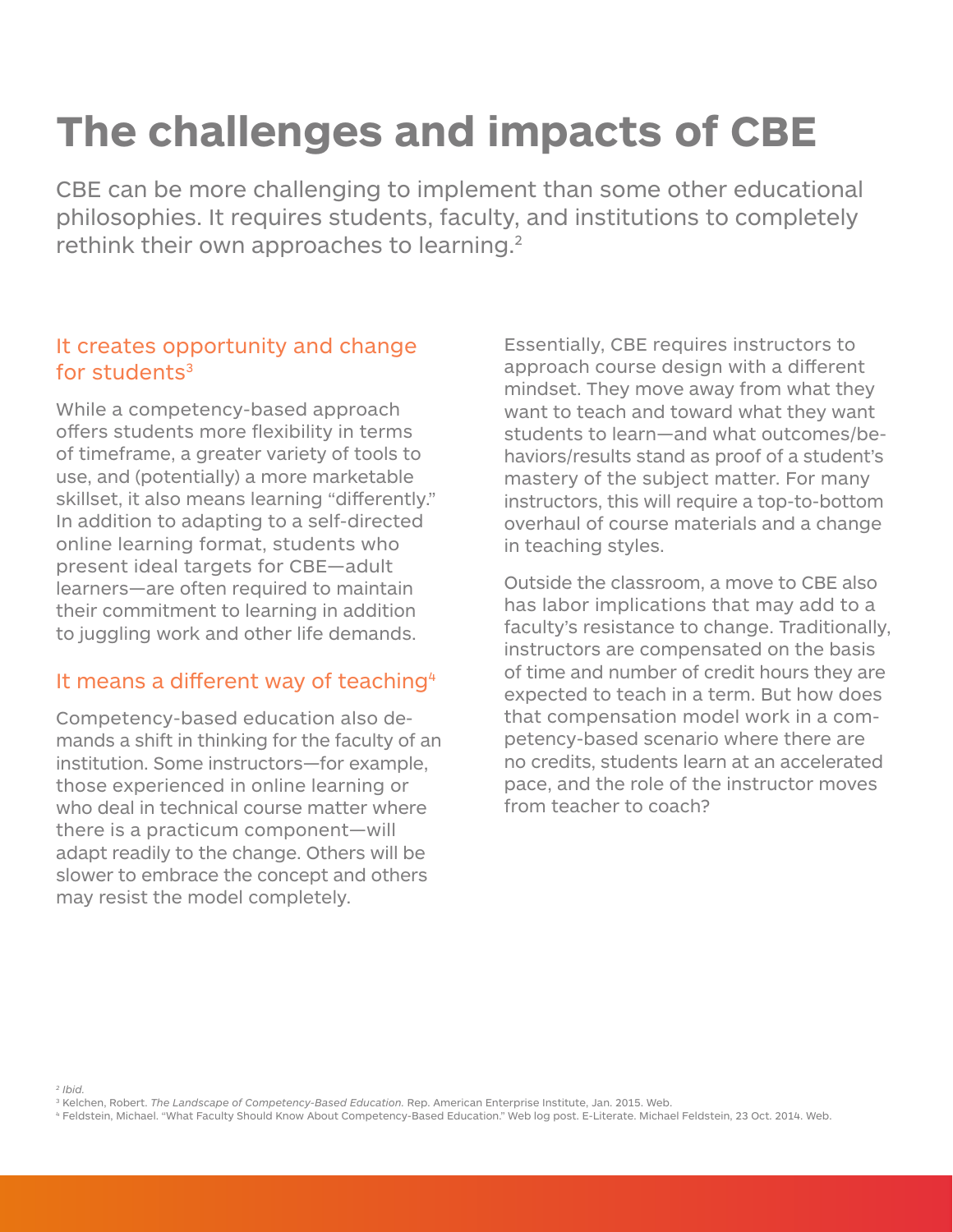### **So what are the advantages**  of a CBE model?<sup>5</sup>

Institutions are better able to cater to the needs of non-traditional students (such as adult learners)

Non-traditional students can learn more flexibly, affordably, and at their own pace

Students are more marketable as mastered competencies are highly relevant to employers, and directly transferable to the workplace

Faculty are able to become coaches, advisors, and mentors and remain hands-on and integral to student persistence and successful demonstration of mastery

5 Klein-Collins, Rebecca, and Elizabeth Baylor. *[Meeting Students Where They Are: Profiles of Students in Competency-Based Degree Programs. Rep. Center for](https://www.americanprogress.org/wp-content/uploads/2013/11/CAEL-student-report-corrected.pdf)  [American Progress,](https://www.americanprogress.org/wp-content/uploads/2013/11/CAEL-student-report-corrected.pdf)* Nov. 2013. Web.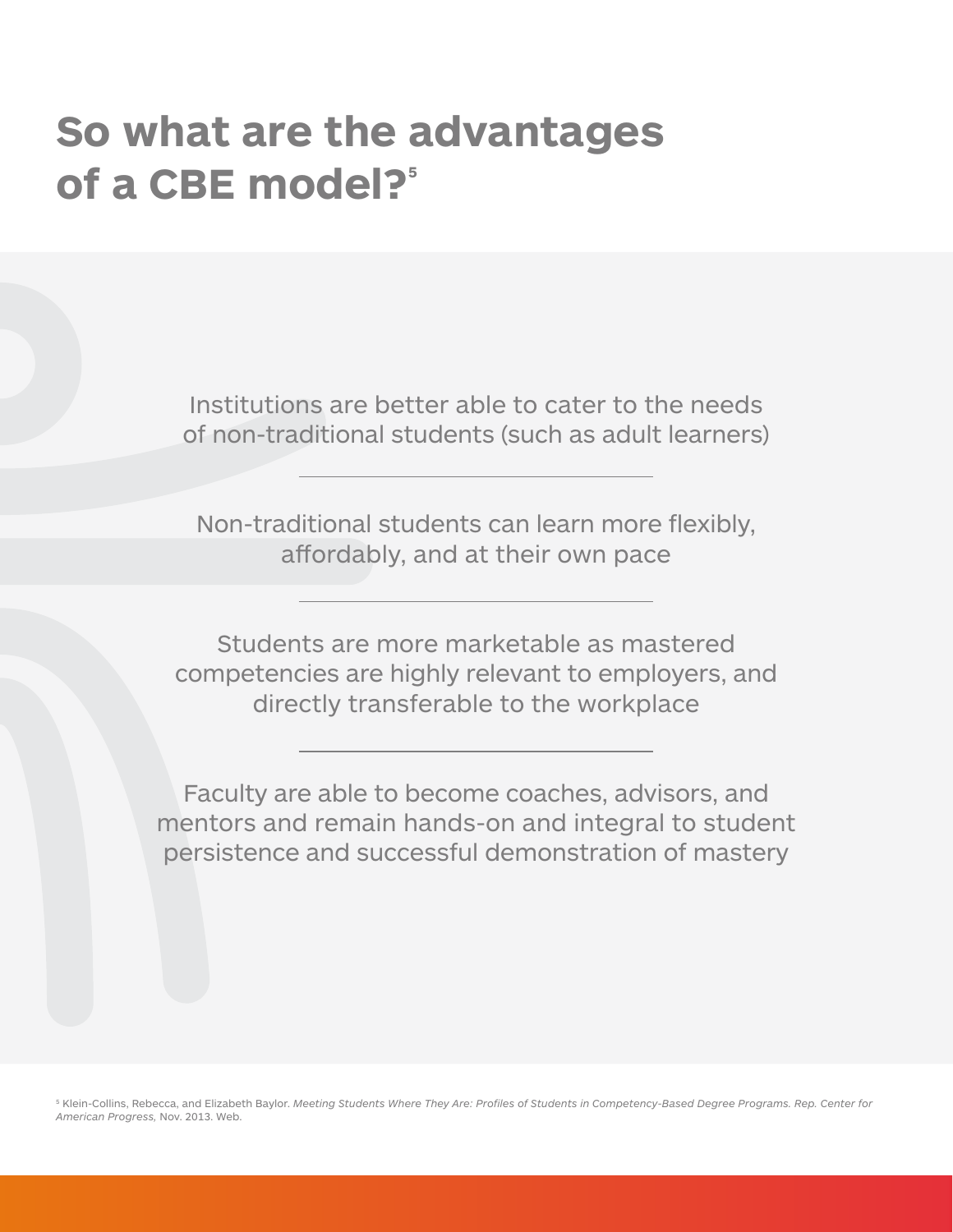# **Who is CBE for?**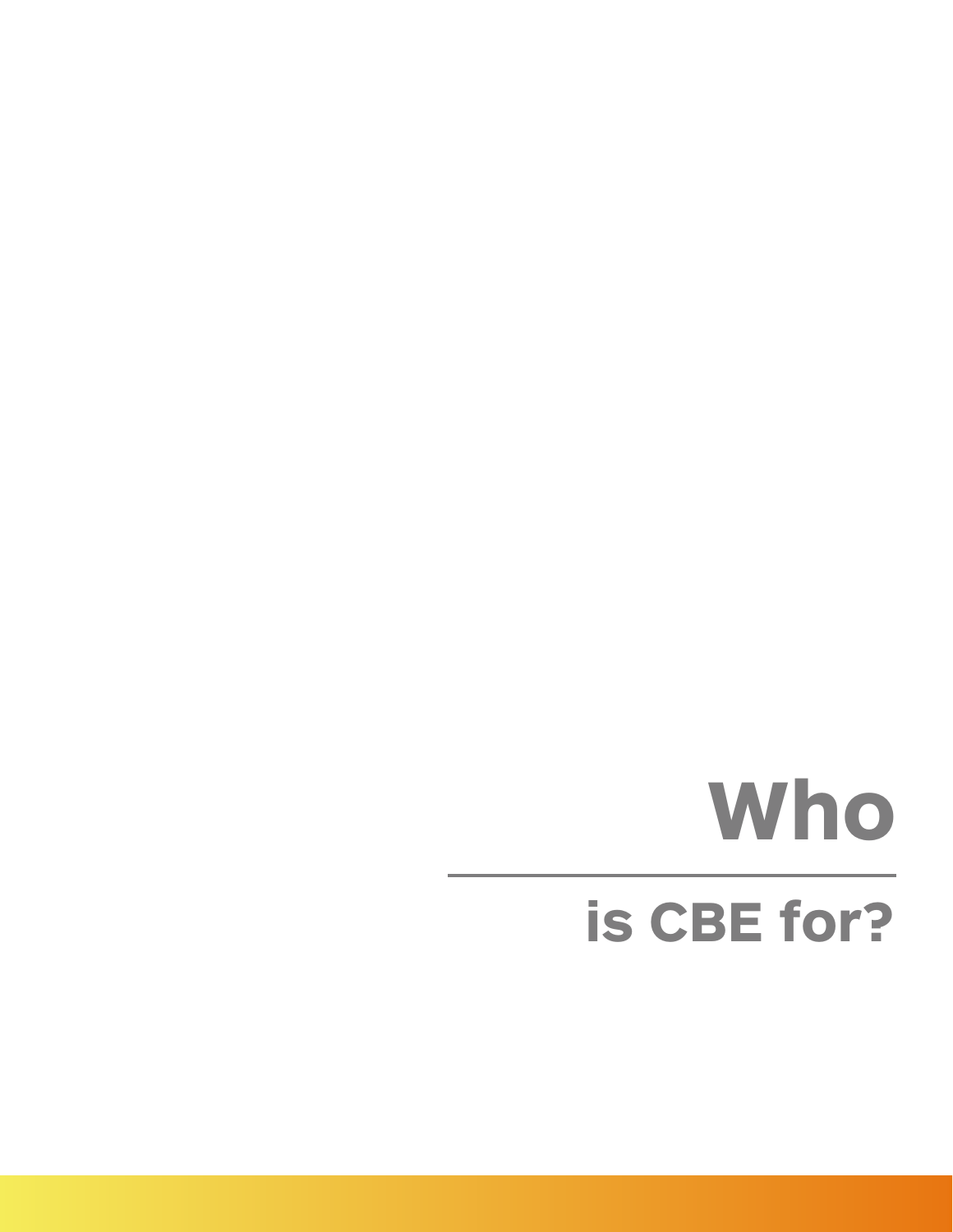"As more students choose less traditional paths to a college degree, the population of those who stop out along the way stands to grow. Many colleges and national organizations are interested in drawing this population back to complete their degrees, but research to inform these efforts is still emerging."

- Doug Shapiro, Executive Research Director, National Student Clearinghouse Research Center<sup>6</sup>

<sup>6</sup> Shapiro, D., Dundar, A., Yuan, X., Harrell, A., Wild, J., Ziskin, M. Some College, [No Degree: A National View of Students with Some College Enrollment, but No Com](http://nscresearchcenter.org/wp-content/uploads/NSC_Signature_Report_7.pdf)*pletion.* [Rep. National Student Clearinghouse, 29 July 2014. Web.](http://nscresearchcenter.org/wp-content/uploads/NSC_Signature_Report_7.pdf)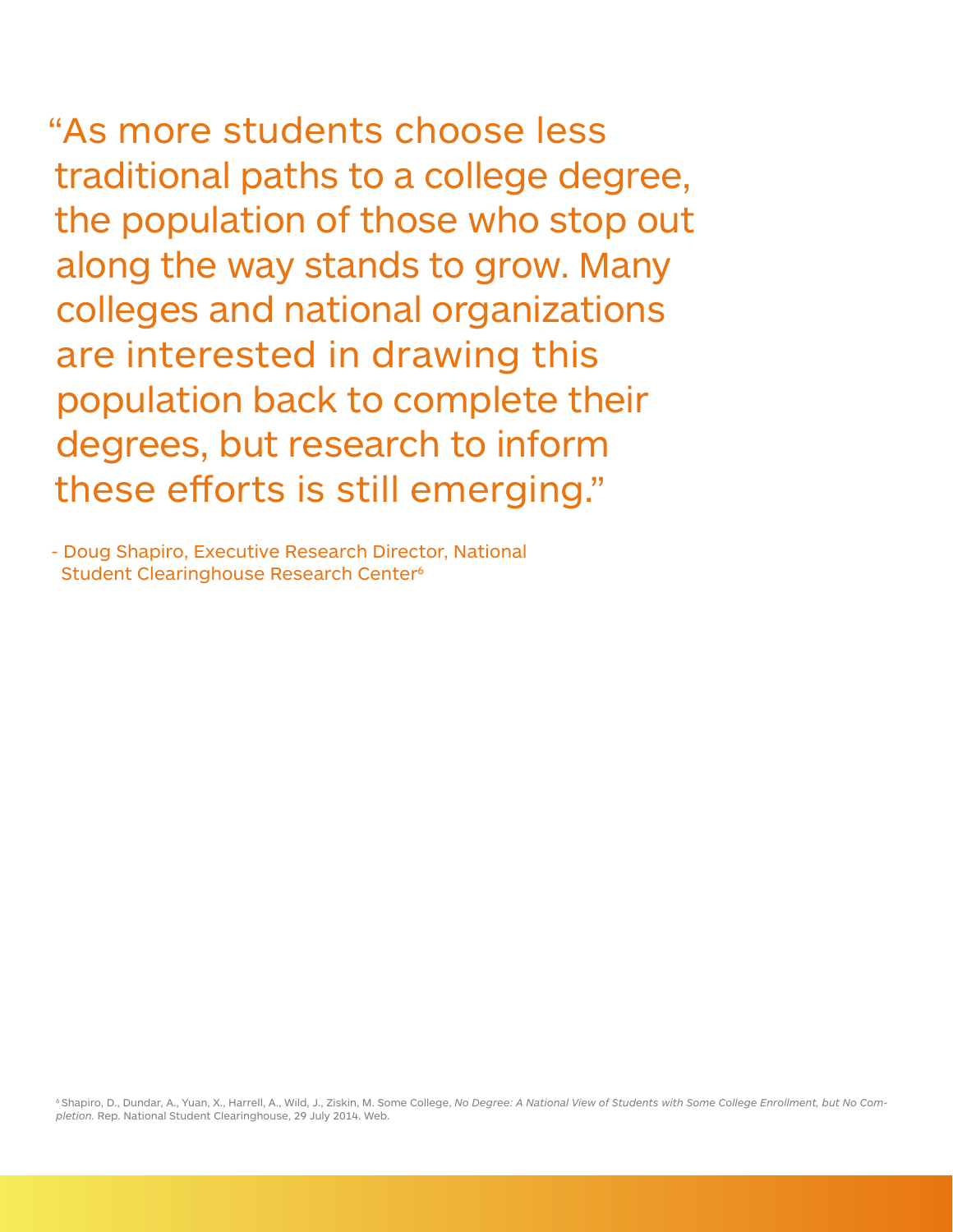### **Fitting education around life**

#### 38% of all post-secondary students entering a fall semester are adult learners, 25 years of age or older.<sup>7</sup> That percentage is expected to climb to 42% by 2020.<sup>8</sup>

This changing demographic has implications for the education system. Students are often older and frequently hold down part-time jobs while attending school. They are often commuters. They are likely also taking care of other family obligations.9 Many will never see the inside of a college dorm room, preferring to interact with the campus through an online learning program.

The goal of the vast majority of students, however, remains the same. Ultimately, it's about getting a degree and finding employment.

According to the 2012 Cooperative Institutional Research Program (CIRP) Freshman Survey, 87.9% of college

freshmen cited getting a better job as a vital reason for pursuing a college degree. This represents a rise of approximately 17% from 2006 when the same survey question was asked.10

Students are just going about getting that degree differently these days.

[7 National Student Clearinghouse. More Than One Third of College Students Are Over 25. National Student Clearinghouse, 19 Apr. 2012. Web.](http://www.studentclearinghouse.org/about/media_center/press_releases/files/release_2012-04-19.pdf)

<sup>8</sup> Weise, Michelle R., and Clayton M. Christensen. "Introduction: Got Skills?" Introduction. Hire Education: Mastery, Modularization, and the Workforce Revolution. [Clayton Christensen Institute for Disruptive Innovation, 2014. Web.](http://www.christenseninstitute.org/publications/hire/)

[9 Casselman, Ben. "Number of the Week: 'Non-Traditional' Students Are Majority on College Campuses." The Wall Street Journal. Dow Jones & Company, 6 July](http://blogs.wsj.com/economics/2013/07/06/number-of-the-week-non-traditional-students-are-majority-on-college-campuses/)  [2013. Web.](http://blogs.wsj.com/economics/2013/07/06/number-of-the-week-non-traditional-students-are-majority-on-college-campuses/) 

10 John H. Pryor, Kevin Eagan, Laura Palucki Blake, Sylvia Hurtado, Jennifer Berdan, and Matthew H. Case. The American Freshman: National Norms Fall 2012. Rep. [Higher Education Research Institute, UCLA, 2012. Web.](http://www.heri.ucla.edu/monographs/theamericanfreshman2012.pdf)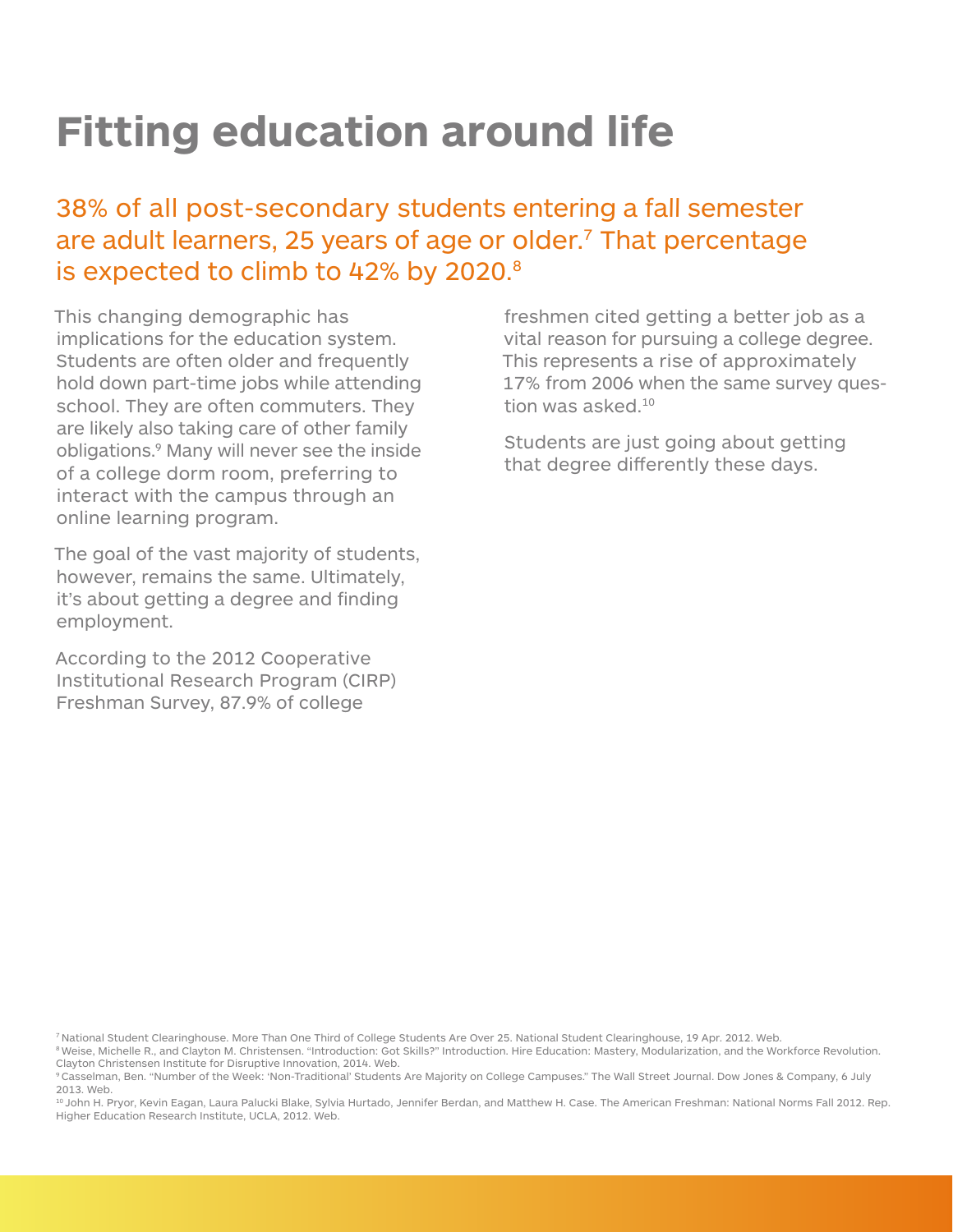### **Why CBE works for the new student demographic**

The CBE approach is highly personalized and self-paced. It's ideally suited for the millions of adult students who juggle competing priorities while trying to fit school into life's demands. That's a big part of the reason why, in recent years, CBE has gained traction with policymakers and educators.

Students can earn credit in CBE programs in two forms. For newer coursework, they progress toward a degree as they demonstrate mastery of new skills and knowledge. They can also gain credit for things they have previously mastered through portfolio assessments—or something called a "prior learning assessment" (PLA).<sup>11</sup>

Portfolio assessments and PLAs allow adult learners to reduce the amount of time needed to earn a degree. They can apply existing knowledge gained through life experiences in the workplace, apply previously earned college credits toward their degree, and submit a portfolio of work for review.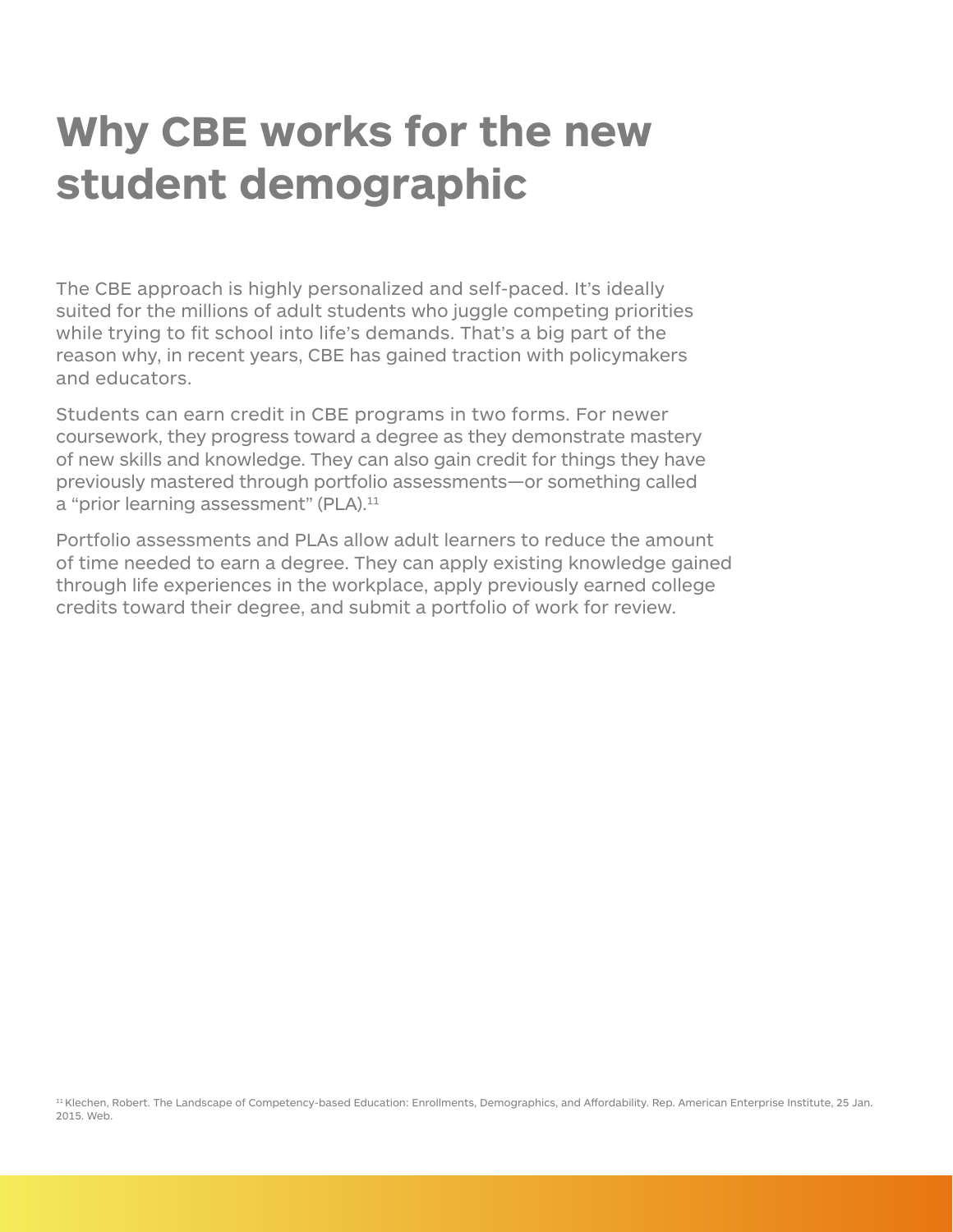"The drivers for implementing CBE are two-fold. First, it allows us to serve a new market, the 'new traditional student' such as adults who are looking to return to school to attain new credentials. Second, it allows us to offer our students a more affordable option, as CBE provides the option for students to obtain credit for prior learning."

- Wendy Lampner, Manager of Design & Development Services, University of Akron

Carla Lundeen knew she needed to work towards a degree in nursing to realize her career goals. But, as a busy working mother, she needed an educational experience tailored to her life. The University of Wisconsin Flexible Option is helping her realize educational goals through a competency-based learning program delivered online.

### **[Video: Keeping Work, Life, and School](https://www.youtube.com/watch%3Fv%3D22JrFfv-TAs%26feature%3Dyoutu.be)  [in Balance with the UW Flexible Option](https://www.youtube.com/watch%3Fv%3D22JrFfv-TAs%26feature%3Dyoutu.be)**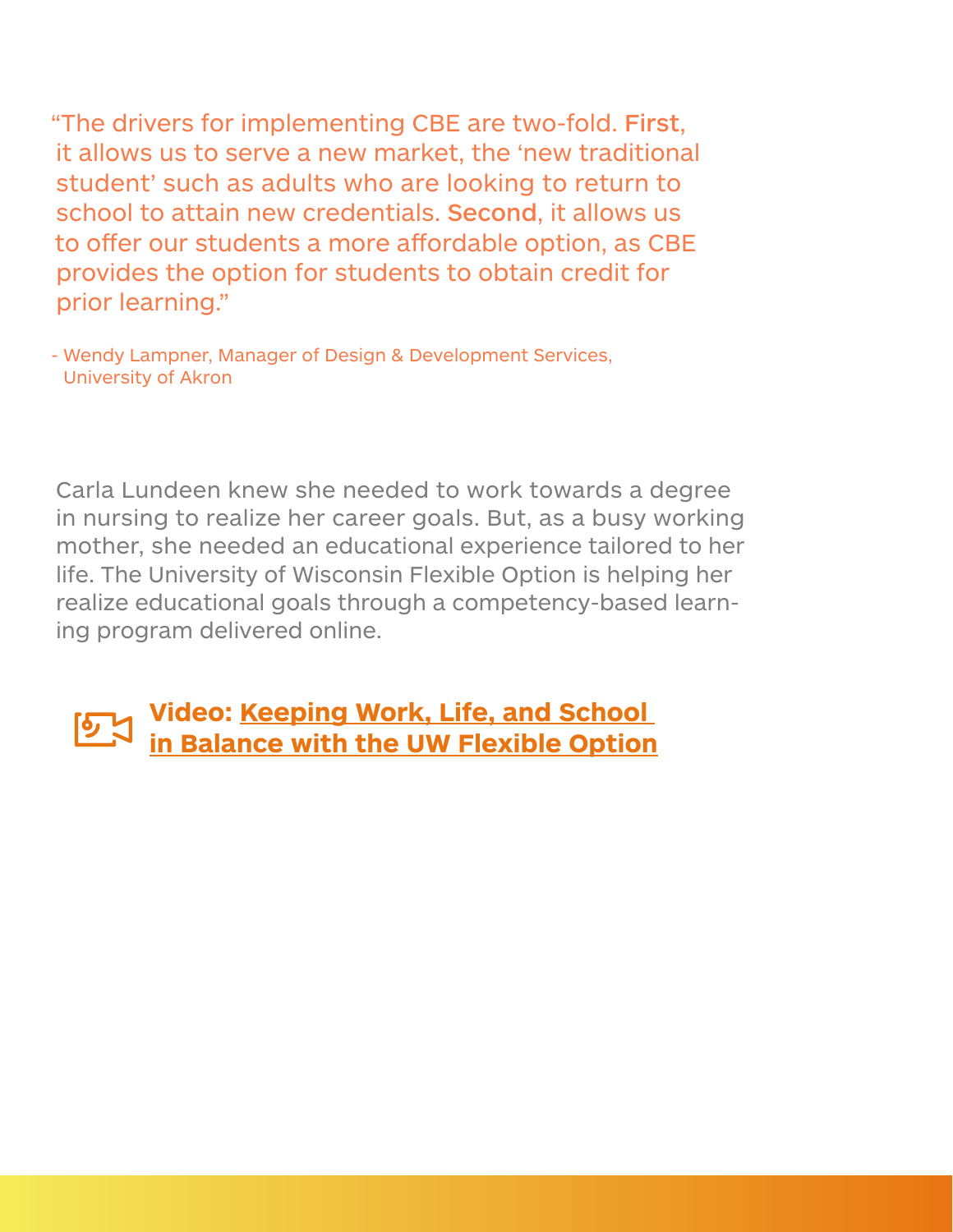### **Characteristics of adults as learners**<sup>12</sup>

They have a desire to take more control over their learning. They will draw upon their experiences as a resource in their learning efforts. They are typically more motivated in learning situations. They are more pragmatic in learning. The learner role is secondary to other life demands. They must fit learning into life's 'margins.' They may lack confidence in their learning. They can be more resistant to change. They will come to college with a more diverse background.



<sup>12</sup> "10 Characteristics of Adults as Learners." n.d. Houston Community College. Web.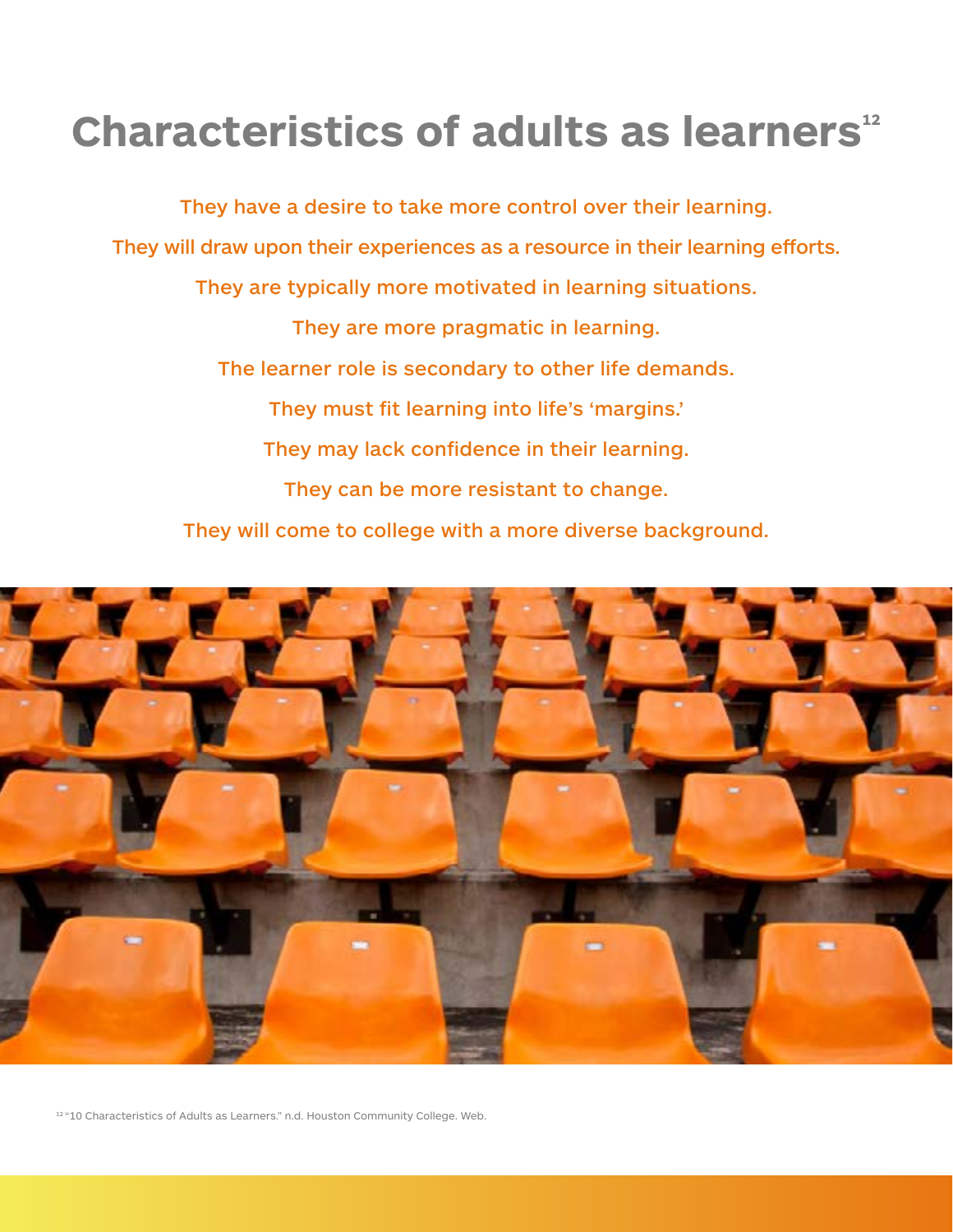In addition to providing the flexibility that older students need, CBE can also help them save significant costs. Here are just a few economic benefits:<sup>13</sup>

> Students can progress through coursework more quickly than they would in a traditional credit-based structure. As long as the price per credit between traditional and competency-based models is similar, CBE programs can lower the opportunity cost of being in school.

Students can transfer credits previously earned from other sources and earn lower cost credits through PLAs and portfolio examinations.

Some educational institutions offer CBE "all you can eat" tuition pricing in which students pay for a set period of time and can earn as many credits as they want during that period. This may allow students to drive down the price per credit by taking more credits.

CBE courses can be less expensive for colleges to offer than traditional coursework—and the lower cost of delivery can subsequently be reflected in tuition prices.

[13 Kelchen, Robert. The Landscape of Competency-Based Education. Rep. American Enterprise Institute, Jan. 2015. Web.](https://www.aei.org/wp-content/uploads/2015/01/Landscape-of-CBE.pdf)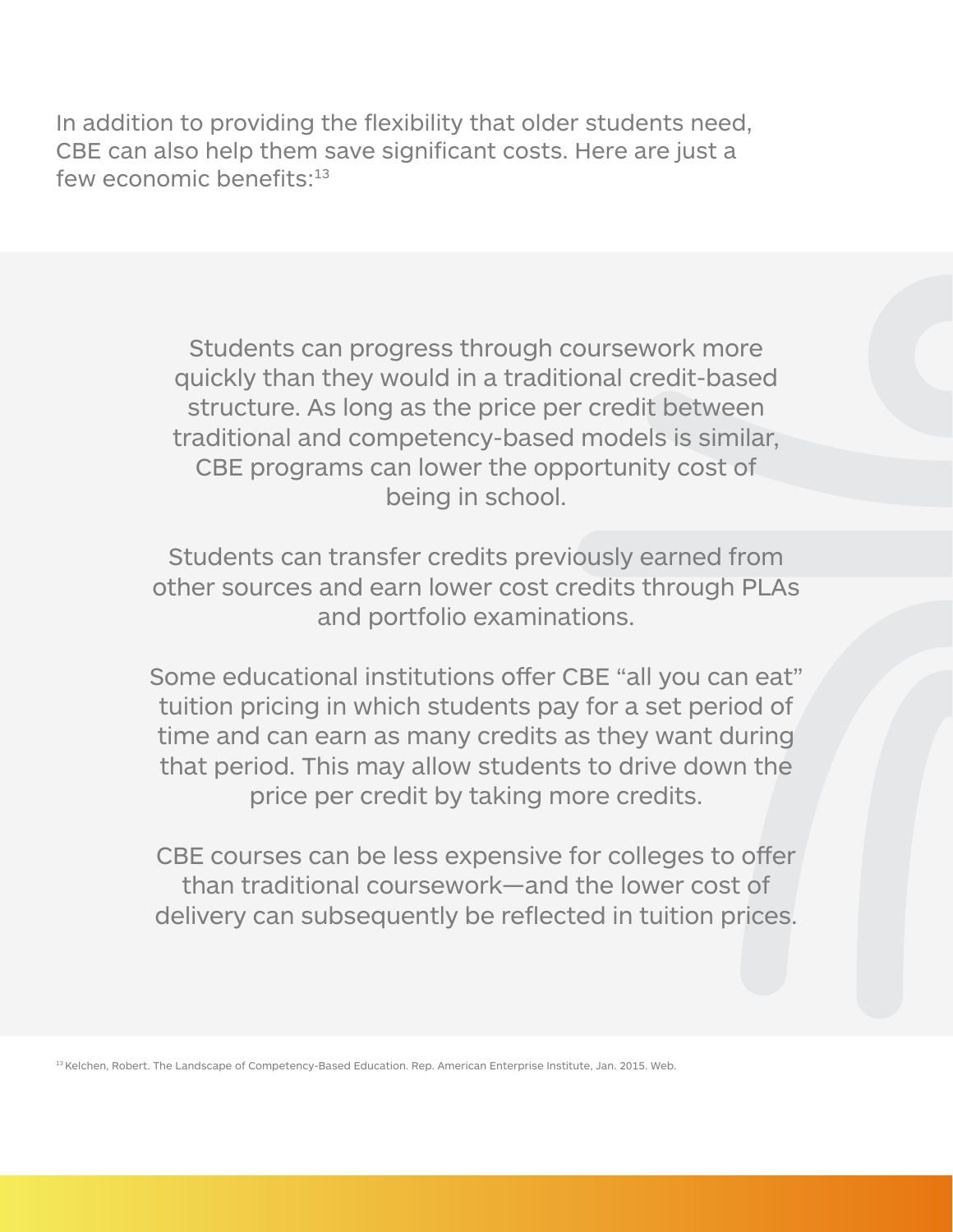"Focusing on competencies isn't just a nice thing to do for our own purposes in the academy. It also provides an enormous opportunity to have higher education respond to what the American public reported to Gallup in a recent poll: 87% said that students should be able to receive credit for knowledge and skills learned outside the classroom and 70% believe that mastery, not time spent in the classroom, is what matters in awarding 'credit.'"

- Jamie Merisotis, CEO/President, Lumina Foundation<sup>14</sup>

### **Beyond the student**

Students aren't the only ones who benefit from a competency-based education program. Instructors become mentors. Employers get more qualified workers. The system also saves time and money.15

**Instructors** are better able to step into more of a coach or mentor role because the competency-based model is selfpaced. It's automated through the use of technology. That gives them more time to work on a more personal level with students and provide individualized attention based on their students' specific needs.

**Educational institutions** also gain new abilities to address diversity challenges. CBE, with its potential for flexibility and personalization, can help make post-secondary education more accessible, more appealing, and more successful for all.<sup>16</sup>

**Employers** can actively participate in partnerships with educational institutions to create competencies directly tied to emerging fields of study. They can be part of the validation of new types of learning.<sup>17</sup>

[17 Johnson, Diane. "Why Companies Want Competency-Based Education." Web log post. The Evolllution. The EvoLLLution, n.d. Web.](http://www.evolllution.com/program_planning/why-companies-want-competency-based-education/)

[<sup>14</sup> Merisotis, Jamie. "Competency-Based Learning: A Big Deal, But Not Because of the Feds." Web log post.](http://www.huffingtonpost.com/jamie-merisotis/competencybased-learning-_b_2994751.html) *Huff Post College.* HuffPost Education Group, 6 Feb. 2013. Web.<br><sup>15</sup> "Competency-Based Learning or Personalized Learning." Competency-Based Learning or Personalized Learning. U.S. Department of Education, n.d. Web.

<sup>&</sup>lt;sup>16</sup> Mili, Fatma. "The Multi-Faceted Potential of Competency Based Education: Four Benefits of CBE." Web log post. The EvoLLLution. The EvoLLLution, 30 Jan. 2015. [Web.](http://www.evolllution.com/opinions/multi-faceted-potential-competency-based-education-benefits-cbe)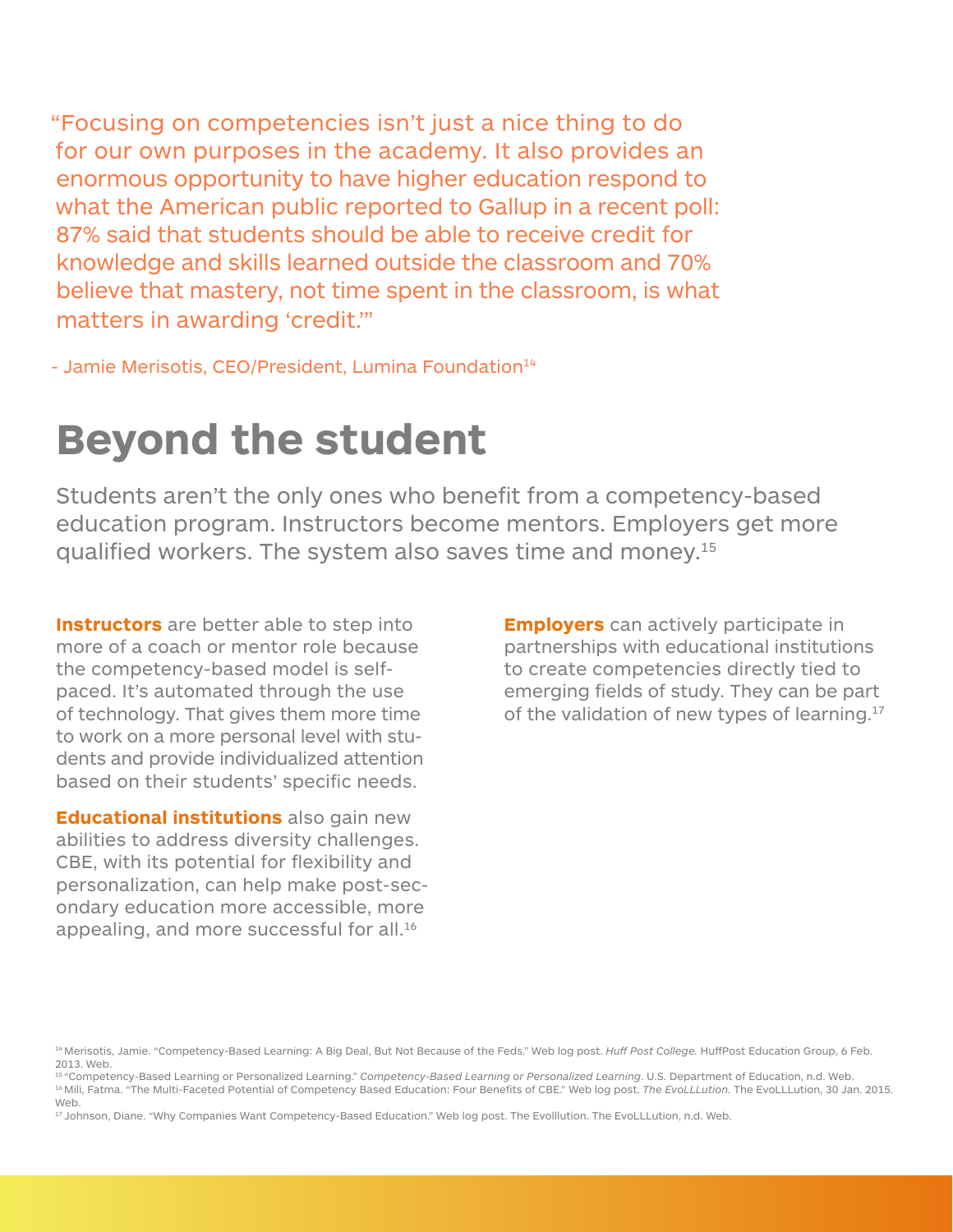### **From instructor to mentor: How faculty roles are changing at Western Governors University (WGU)18**

At Western Governors University, full-time faculty members are employed as mentors and content experts. They work alongside students to offer one-on-one advice, support, mentorship, and subject matter assistance. Unlike a traditional model, where a single faculty member is responsible for curriculum, teaching, advising, and grading, faculty responsibilities at WGU are split into four groups:

 $\mathbf{1}$ 

Teams of faculty members and administrators design all of the curriculum and assessments and provide IT support. For example, instructional materials are posted on the web so that faculty members who serve as course mentors don't need to design any curricular materials.



Mentors meet with students regularly to make sure they are on track to graduate. These mentors serve as counselors more than anything else.

A group of faculty members serves as course mentors for specific topic areas. They spend their time conducting small-group learning and one-on-one tutoring to teach students the material.



Grading of assessments is done by a fourth group, without faculty status, who are hired on a per-assessment basis.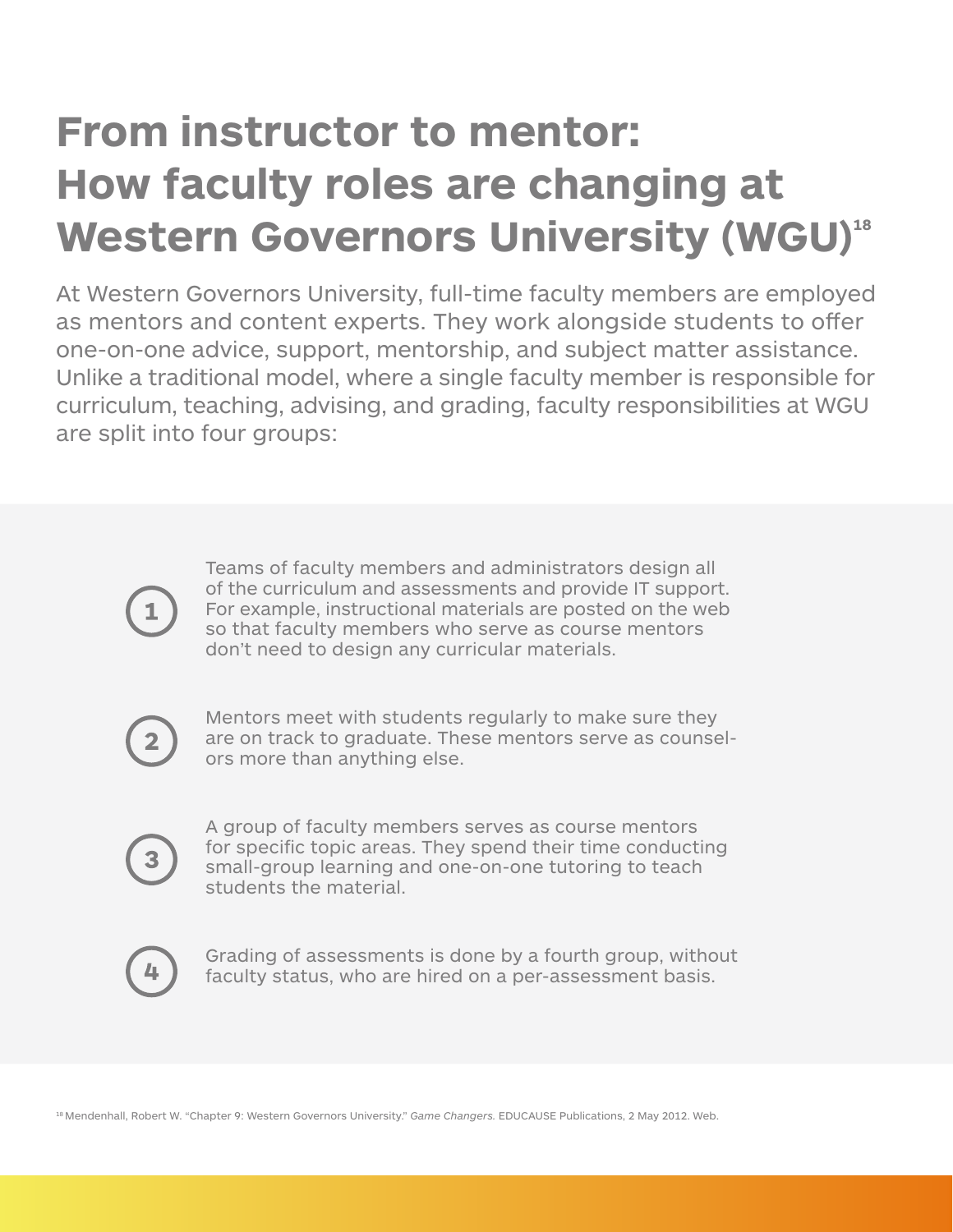### **Students as mentors**

Instructors aren't the only ones transitioning into a mentorship role at WGU. Students also play a crucial role in the university's competency-based model as mentors and coaches. WGU sits at a one-year retention rate of 76% in its CBE programs—they attribute this strong performance to their unique student-mentorship model.19

Student mentors generally hold a master's degree, often in the subject or course area that the other CBE students are studying. They play an important role in helping WGU students establish a pace of learning and support the student on an individual basis. Student mentorship is built on a one-to-one premise. Mentors begin with a new student on day one and remain at their side until they graduate.<sup>20</sup>

Course mentors typically have a doctorate degree in their subject area and are available to students for content-specific help and outreach as needed. Students work with different course mentors for each subject area.<sup>21</sup>

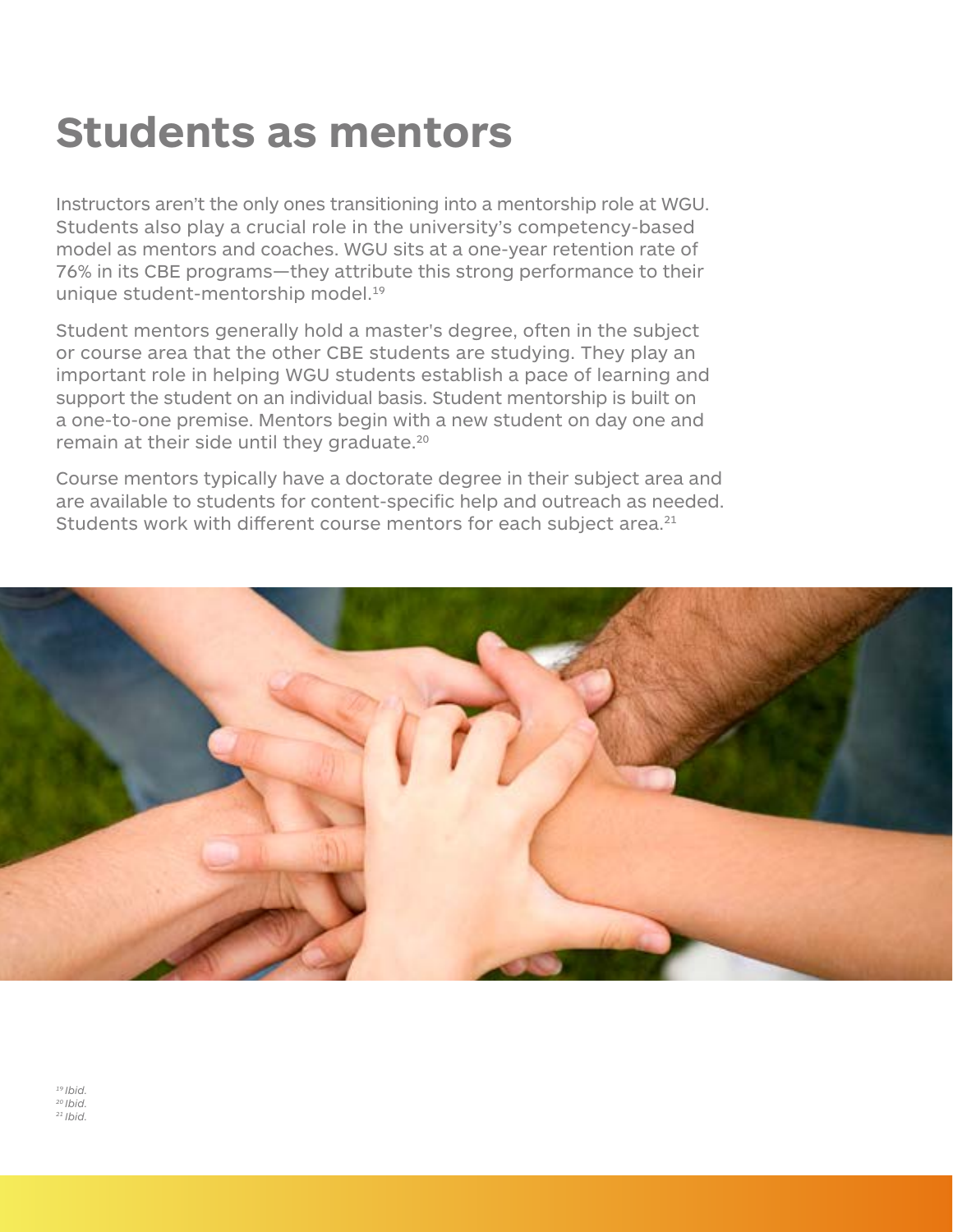# **is CBE gaining traction? Where**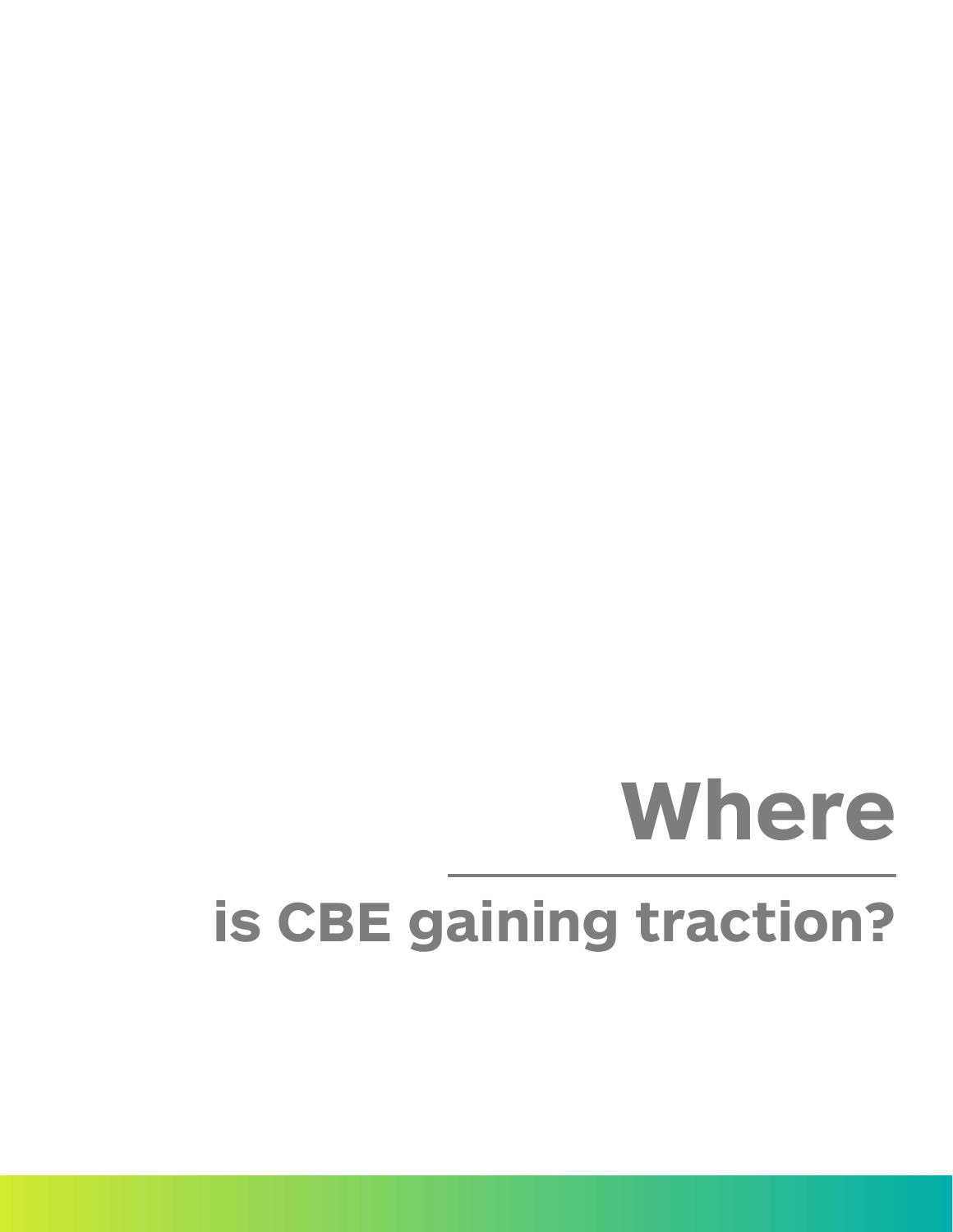"They (students) will emerge with proven competencies. Businesses will not have to guess whether these students really are ready for the market, ready for their business, ready for the world."

- Mitch Daniels, President, Purdue University<sup>22</sup>

[22 Fain, Paul. "Big Ten and the Next Big Thing."](https://www.insidehighered.com/news/2014/10/28/competency-based-education-arrives-three-major-public-institutions) *Teaching and Learning*. Inside Higher Ed, 28 Oct. 2014. Web.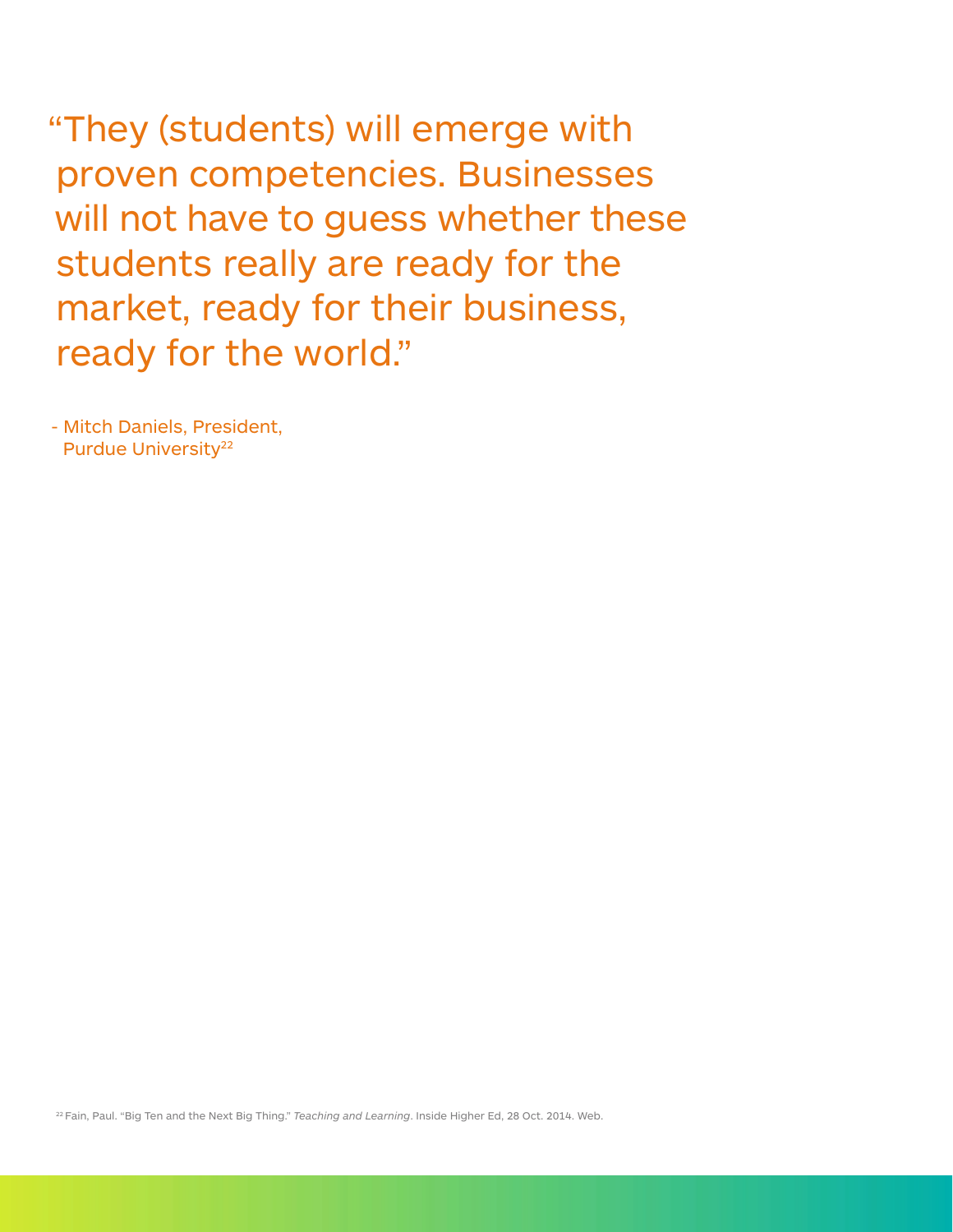### **Universities and colleges across the US embrace CBE**

While it is still an emerging concept, competency-based education is gaining traction in schools across the US. As of fall 2014, three of the ["Big Ten"](http://www.go4ivy.com/colleges/big-ten-universities) post-secondary institutions offer degrees in CBE programs: University of Michigan, Purdue University, and the University of Wisconsin System.<sup>23</sup>

#### "Patient zero" graduates at College for America of Southern New Hampshire

Launched in January 2013, College for America of Southern New Hampshire University graduated "patient zero" from its self-paced (CBE) associate degree in June of that year. A 21-year-old sanitation engineer from Ohio began his degree in March 2013 and, over the next three months, earned the equivalent of 60 credits and mastered 120 competencies. The student earned his associate degree while continuing to work upward of 56 hours a week at his job.<sup>24</sup>

### **[Video: CfA grads reflect](https://www.youtube.com/watch?v=C11XsiII6Aw)  [on their CBE experiences](https://www.youtube.com/watch?v=C11XsiII6Aw)**

### *Did you know?*

There are nine colleges in the US today that are entirely competency-based. These colleges alone enroll more than 140,000 undergraduates and 57,000 graduates.<sup>25</sup>

[23 Fain, Paul. "Competency-based Education Arrives at Three Major Public Institutions"](https://www.insidehighered.com/news/2014/10/28/competency-based-education-arrives-three-major-public-institutions) *Teaching and Learning.* Inside Higher Ed, 28 Oct. 2014. Web. <sup>24</sup> Fain, Paul. "Experimental College's First Graduate." *Teaching and Learning.* Inside Higher Ed, 16 Aug. 2013. Web.<br><sup>25</sup> Kamenetz, Anya. "Competency-Based Degree Programs On The Rise." Web log post. *nprEd*. NPR, 26 Ja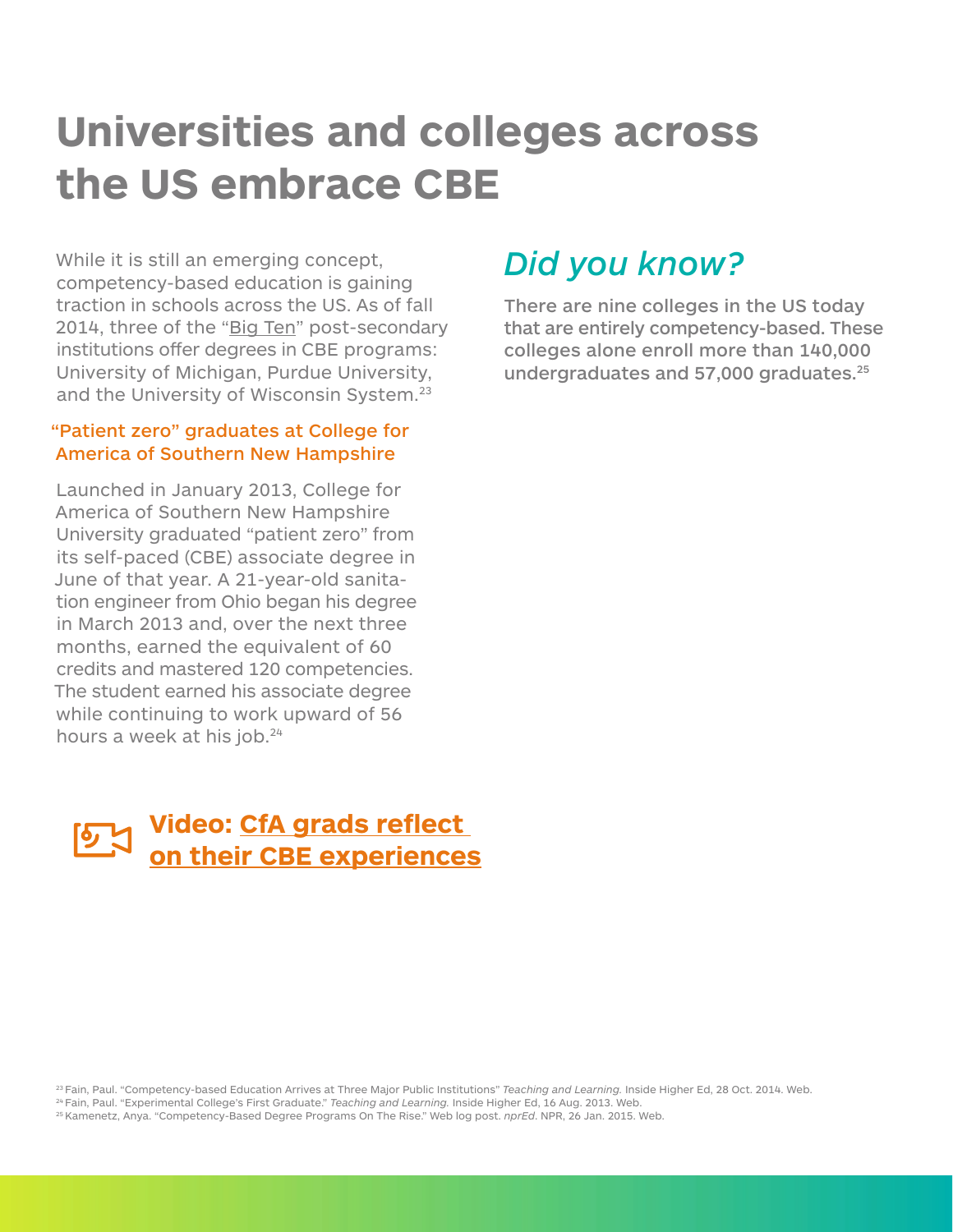### **Flexibility is the option at University of Wisconsin System**

### Over 20% of the working age population of Wisconsin has some college education, but no degree.<sup>26</sup>

The University of Wisconsin System recognized that a more flexible educational structure was needed to better serve this predominantly working-adult demographic. In November 2013, they launched the "UW Flexible Option" (UW Flex)—a direct-assessment CBE program that's delivered entirely online.

The UW Flex option enables students to attain five degrees: an Online Associate of Arts and Science from University of Wisconsin Colleges, a Bachelor of Science in Information Science and Technology, a Bachelor of Science in Nursing, a Bachelor of Science in Diagnostic Imaging degree completion program, and a Business and Technical Communications certificate from University of Wisconsin-Milwaukee. Students across all five degrees use online learning to demonstrate mastery of competencies.27

UW Flex, delivered through University of Wisconsin-Extension (UW-Extension), enables students to remotely attain the exact same credentials as their counterparts studying on campus.

"A number of other schools embracing CBE are standalone, and the degrees students earn are unique to that facility. We've taken a different approach. Degrees granted through our UW Flex program are the same degrees that are granted by our bricks and mortar campuses, offered to students by UW-Extension through the Flex option," explains Dr. Aaron Brower, Provost and Vice-chancellor, UW-Extension.

Currently, around 300 students are enrolled in UW Flex. That's almost double UW-Extension's estimates at the time of the program's inception.<sup>28</sup>

*[26 A Stronger Nation Through Higher Education: Wisconsin Data.](http://strongernation.luminafoundation.org/report/downloads/pdfs/wisconsin-brief-2015.pdf)* Rep. Lumina Foundation, Apr. 2015. Web.

<sup>27</sup> Brower, Aaron. "Flexible Option: A Direct-Assessment Competency-Based Education Model." *EDUCAUSE Review*. EDUCAUSE, 10 Nov. 2014. Web.<br><sup>28</sup> Brower, Aaron, (2015, May 23) Telephone interview.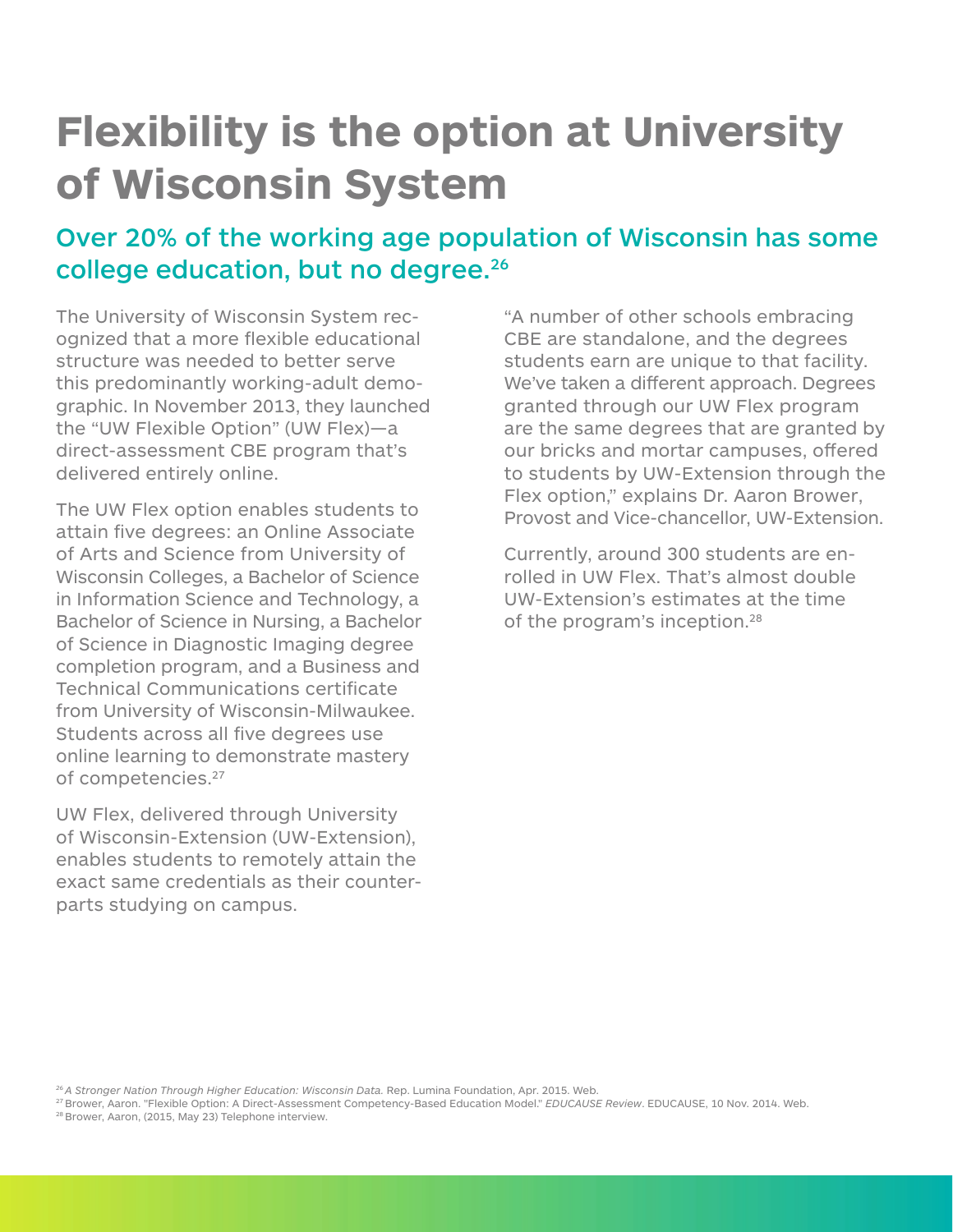"UW Flex's entire model is predicated on online delivery. For the most part, the students we target with this program are adult learners who are working full-time and supporting families. The availability of technology for online learning, coupled with the competency-based education model, offers these students new educational opportunities that previously would have been unattainable."

- Dr. Aaron Brower, Provost and Vice-chancellor, UW Extension

Photo by Bryce Richter/UW-Madison

**[Video: University of Wisconsin](http://www.brightspace.com/resources/video/view/1_tm8az7jc/)**  区 **[Flexible Option](http://www.brightspace.com/resources/video/view/1_tm8az7jc/)**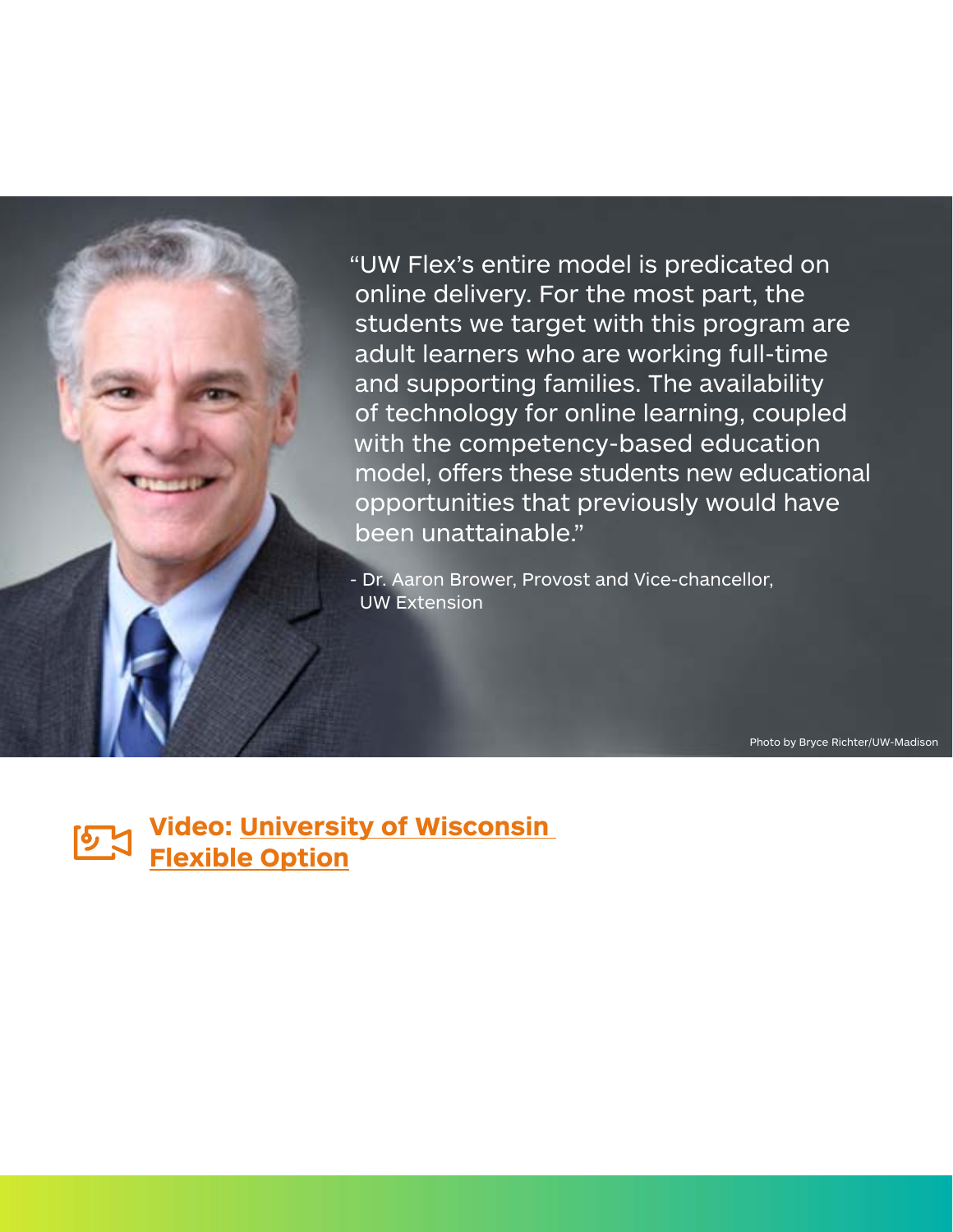### **US government paves the way for broader CBE adoption**

In the summer of 2014, the United States House of Representatives unanimously passed a bipartisan bill (HR 3136) that supports the development of CBE programs in up to 30 colleges and universities.<sup>29</sup>

The "experimental sites" initiative waives certain rules for federal aid programs, allowing institutions to test new approaches—such as CBE without losing aid eligibility. Each demonstration project is required to enroll a minimum of 50 and a maximum of 3,000 students.<sup>30</sup>



[29 Advancing Competency-Based Education Demonstration Project Act of 2014, HR 3136, 113th Cong. \(July 23, 2014\).](http://www.congress.gov/bill/113th-congress/house-bill/3136) <sup>30</sup>*Ibid.*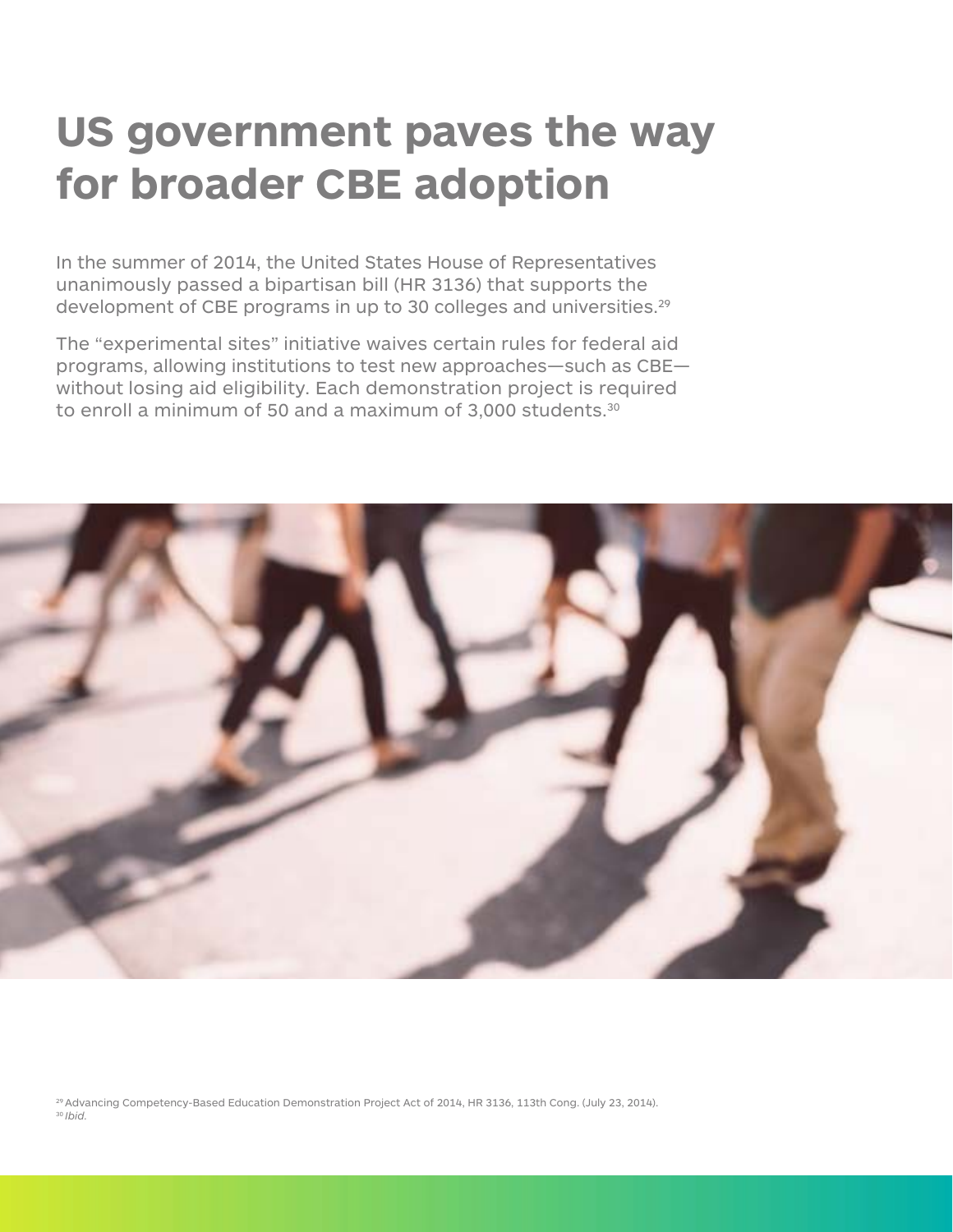## **does CBE work? How**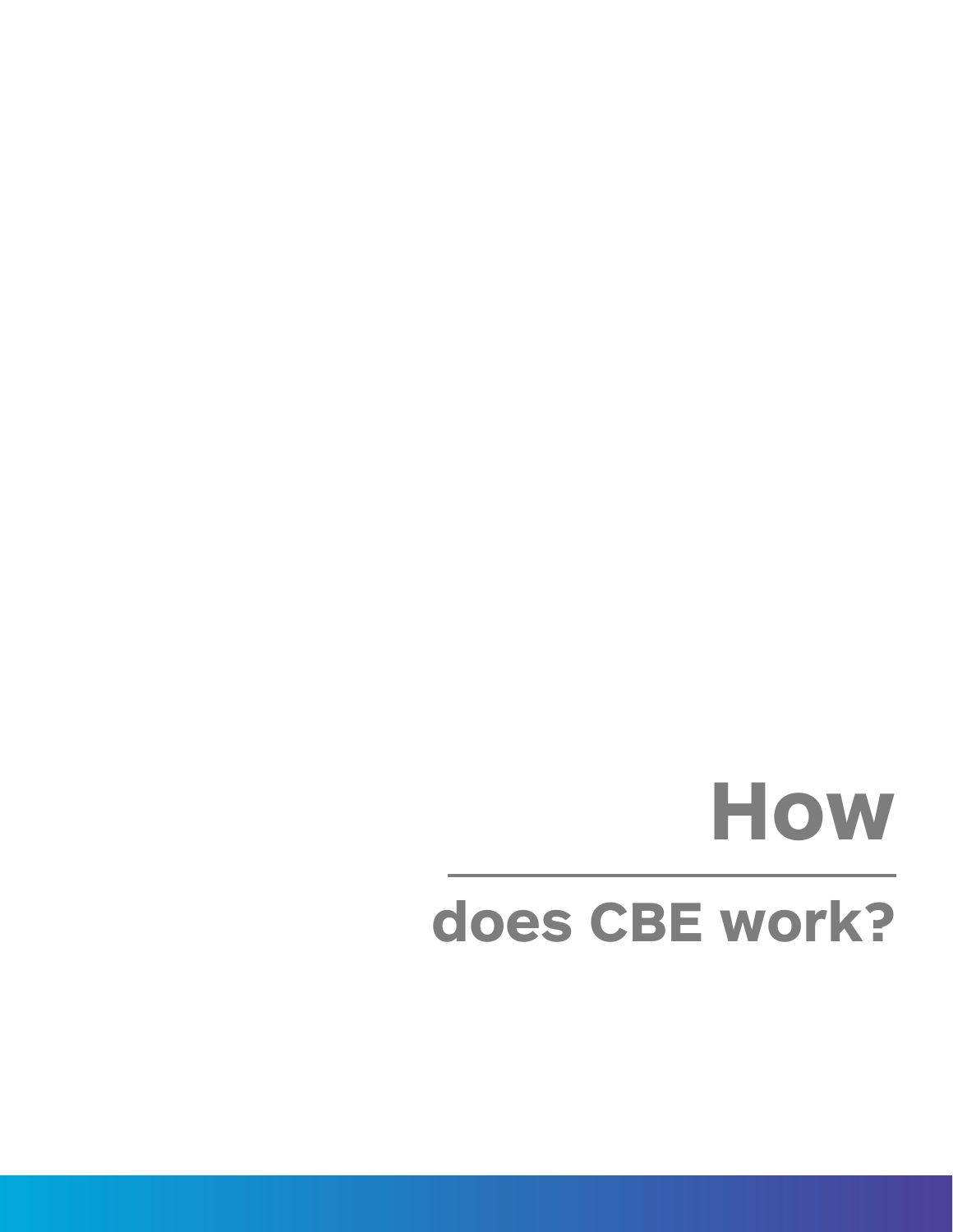#### "Measuring student learning by 'seat time' in this new educational era most certainly seems obsolete."

- Carnegie Foundation for the Advancement of Teaching<sup>31</sup>

Establishing a competency-based education program takes a tremendous commitment on the part of an educational institution. It requires a substantial investment, a fundamental change in philosophy, and a substantially different business model. Let's break down some of the essential building blocks for CBE.

### **Establishing credentials**

CBE programs enable students to earn credentials by establishing a mastery of competencies (a blend of knowledge, skills, and abilities). It reverses the traditional learning model where outcomes take a backseat to courses and credits.

The credit-hour standard is still used in most US-based CBE programs, however, typically mapping competency achievements to a recognized number of equivalent credit hours. Because CBE competencies are not yet standardized, this bridging back to the standard credit hour is still necessary. It allows students to secure reimbursement from an employer, receive financial aid, or transfer credits between institutions.32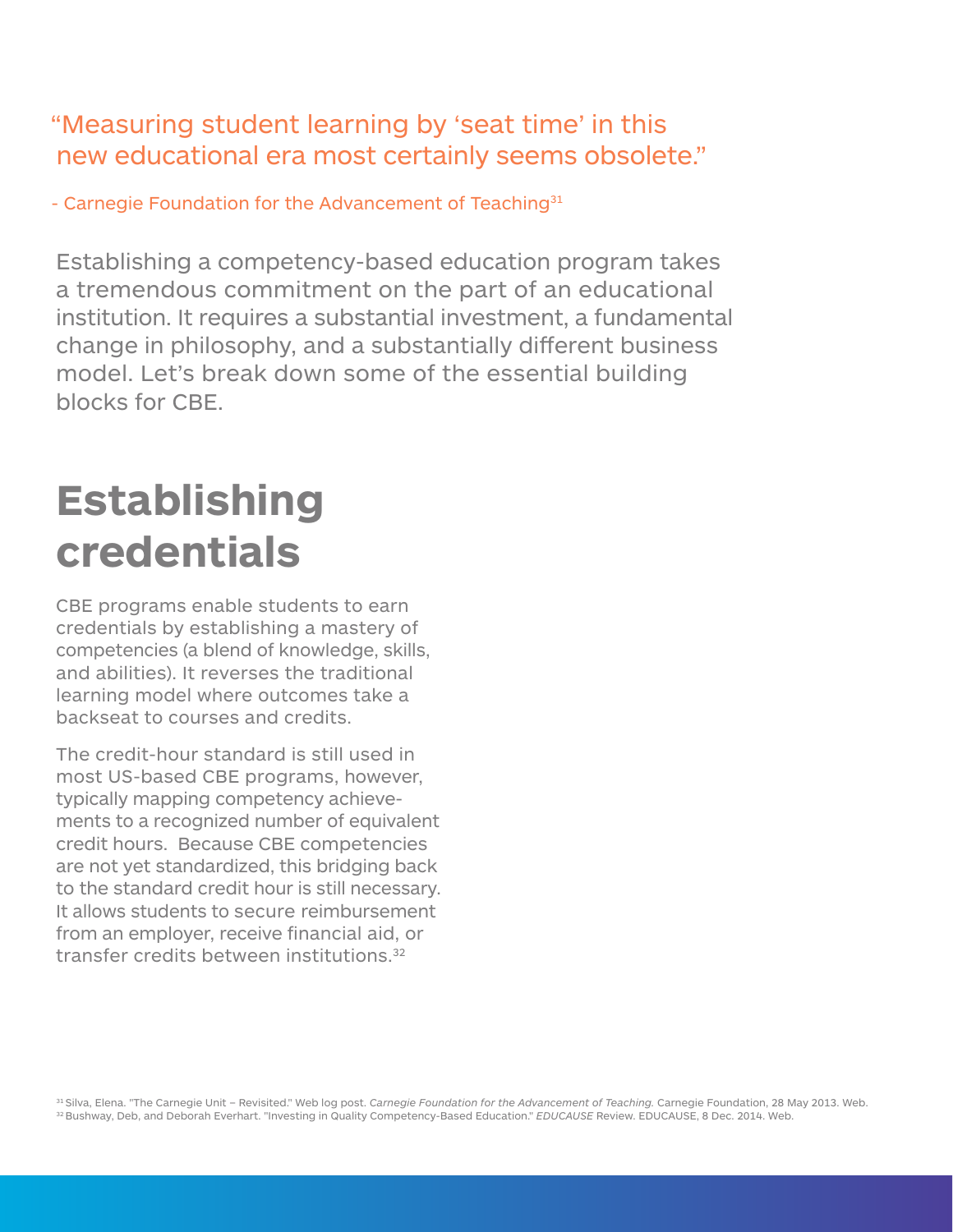### **Defining a competency framework**

A competency framework clearly states what a person will be able to do upon completing a credential. How to establish such a framework, however, is debated in educational circles. Because CBE is a philosophy (rather than a prescriptive method), there are a lot of approaches to establishing a competency framework and they vary across educational institutions.

A competency framework can sometimes be prescribed by a third-party source, such as an accreditation authority or agency. These organizations define the outcomes they will assess and work with the educational institution to help establish a minimum standard.

Other educational institutions create their own competency frameworks based on the educational programming they currently deliver and reinvent them as CBE programs.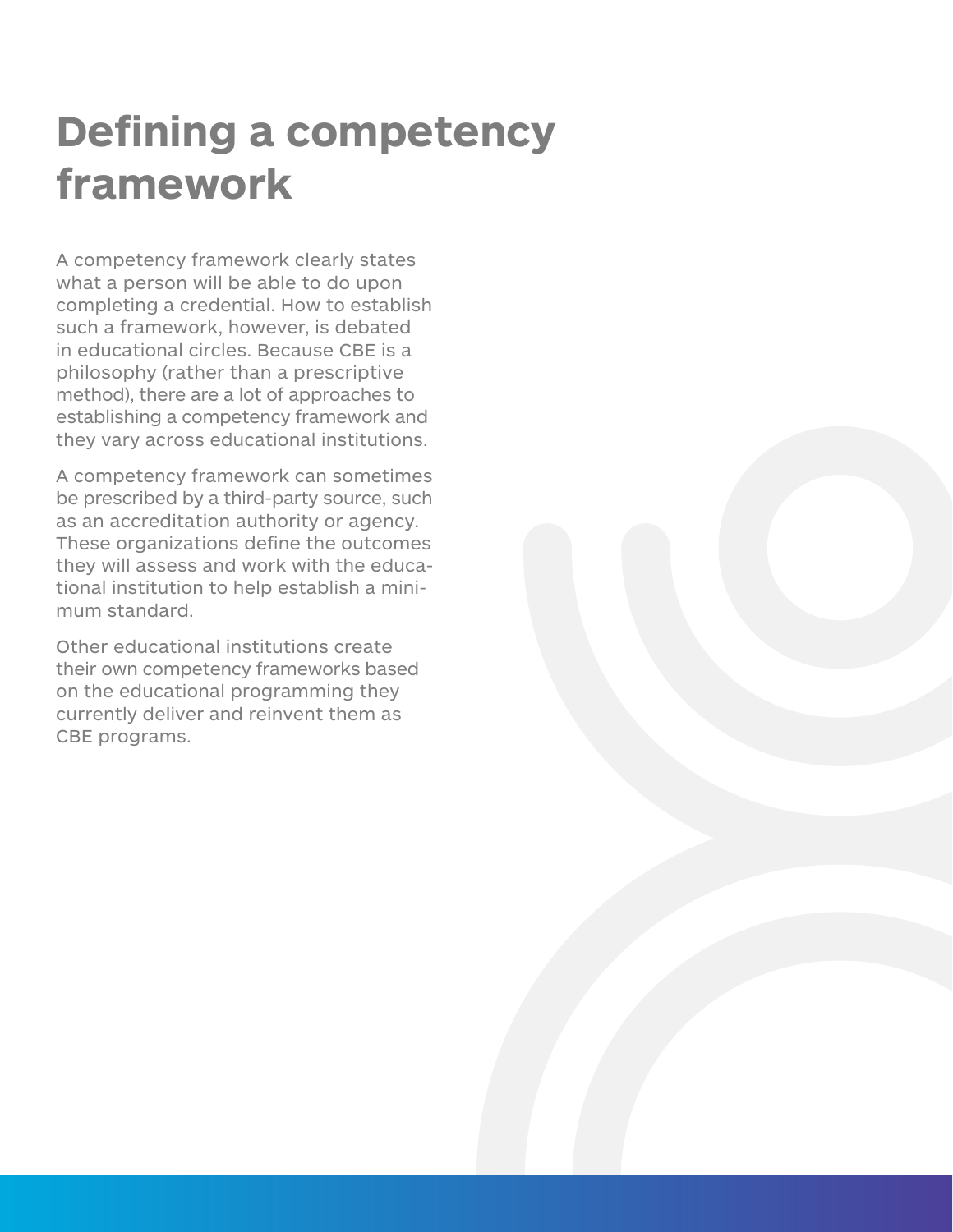Ultimately, a competency framework needs to realize the primary objective of student learning. Educators need to define what those statements of learning are going to be, which courses are required to address those learning objectives and outcomes, and structure the competency framework and curriculum accordingly.

This also means mapping learning and content elements into modules that fit with the defined CBE architecture.



#### Figure 1: A Conceptual Learning Model<sup>33</sup>

33 Soares, Louis. *A 'Disruptive' Look at Competency-Based Education*[. Rep. Center for American Progress, June 2012. Web.](https://www.americanprogress.org/wp-content/uploads/issues/2012/06/pdf/comp_based_education.pdf)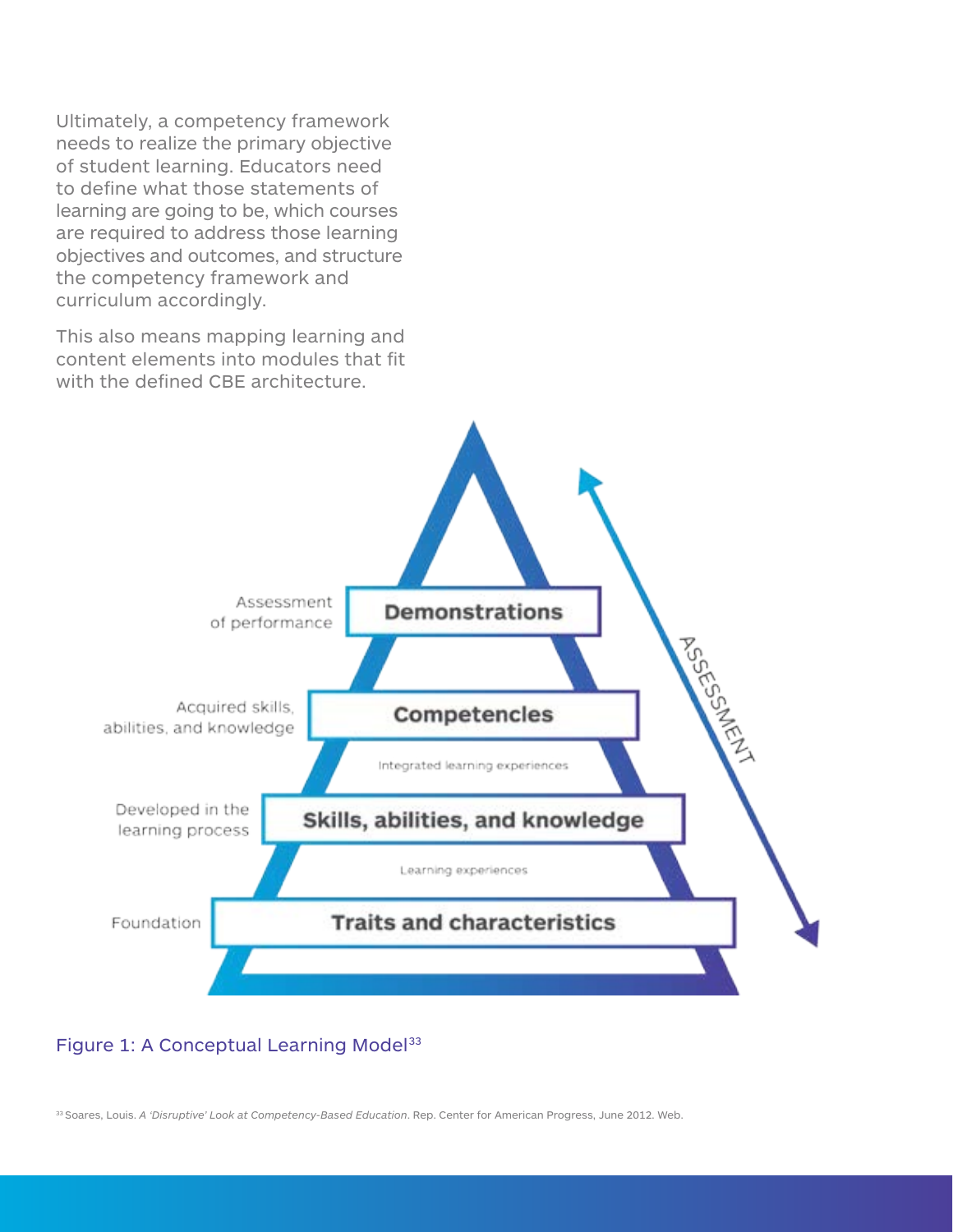### **21st century initiatives for long-term student success**

The Association of American Colleges and Universities' General Education Maps and Markers (GEMS) initiative is a largescale, systematic effort to provide "design principles" for the twenty-first century and long-term student success.

Supported by a grant from the Bill and Melinda Gates Foundation, GEMS is creating a competency-based general education framework to help students develop and demonstrate essential competencies to succeed in a variety of industries.34

An interrelated initiative, Valid Assessment of Learning and Undergraduate Education (VALUE), is engaging state and academic leaders to evaluate learning outcomes. It hopes to establish a common pathway for competency-based education within, and potentially across, state systems.35

"93% of employers agree, 'A candidate's demonstrated capacity to think critically, communicate clearly, and solve complex problems is more important than their undergraduate major.'"

- 2013 online survey of 318 employers, conducted on behalf of Association of American Colleges and Universities<sup>36</sup>

[36 Hart Research Associates. "It Takes More Than a Major: Employer Priorities for College Learning and Student Success."](http://www.aacu.org/publications-research/periodicals/it-takes-more-major-employer-priorities-college-learning-and) *Liberal Education.* Association of Ameri[can Colleges & Universities, Spring 2013. Web.](http://www.aacu.org/publications-research/periodicals/it-takes-more-major-employer-priorities-college-learning-and) 

<sup>&</sup>lt;sup>34</sup> "General Education Maps and Markers (GEMs)." Association of American Colleges & Universities. 26 Nov. 2013. Web.<br><sup>35</sup> "Competency-Based, Marketable Credentials - Bill & Melinda Gates Foundation – Post-secondary Succes [dation, n.d. Web.](http://postsecondary.gatesfoundation.org/areas-of-focus/flexible-paths-to-college-completion/competency-based-credentials/)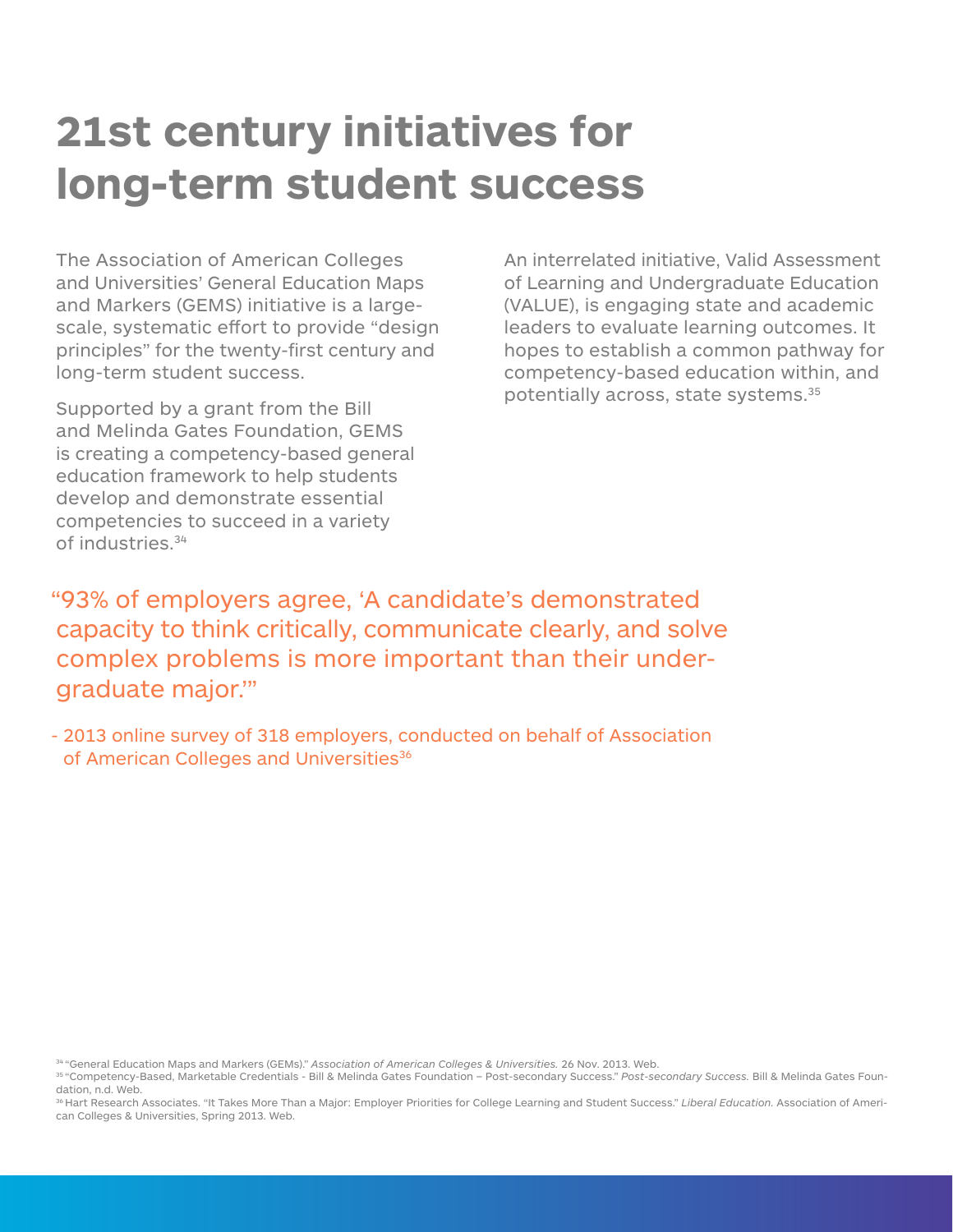### **Creating valid and reliable assessments**

What does a competency-based assessment look like? Can a multiple-choice assessment truly test the knowledge of a student? If educators and students don't understand assessment practices, or they lose confidence in the assessment method, a CBE program can fail.

**There are three models of assessment commonly associated with competency-based education:**



|                                |                                                                                                                                        | strengths and weaknesses<br>within the content area                                                                       |
|--------------------------------|----------------------------------------------------------------------------------------------------------------------------------------|---------------------------------------------------------------------------------------------------------------------------|
| <b>Traditional assignments</b> | Familiar to most people<br>More trust in an expert<br>assessor's ability to de-<br>termine if an assignment<br>demonstrates competency | Relevancy-a student's<br>ability to perform on<br>an assignment may not<br>equate competency                              |
| <b>Authentic assessments</b>   | Clear relevance to<br>stakeholders<br>Transparency for students<br>Greater validity and                                                | Challenging and time<br>consuming to create<br>assessments relevant to<br>the learning experience<br>Assessor training is |
|                                | reliability over other<br>assessment methods                                                                                           | essential                                                                                                                 |

[37 Bushway, Deb, and Deborah Everhart. "Investing in Quality Competency-Based Education."](http://www.educause.edu/ero/article/investing-quality-competency-based-education) *EDUCAUSE Review*. EDUCAUSE, 8 Dec. 2014. Web.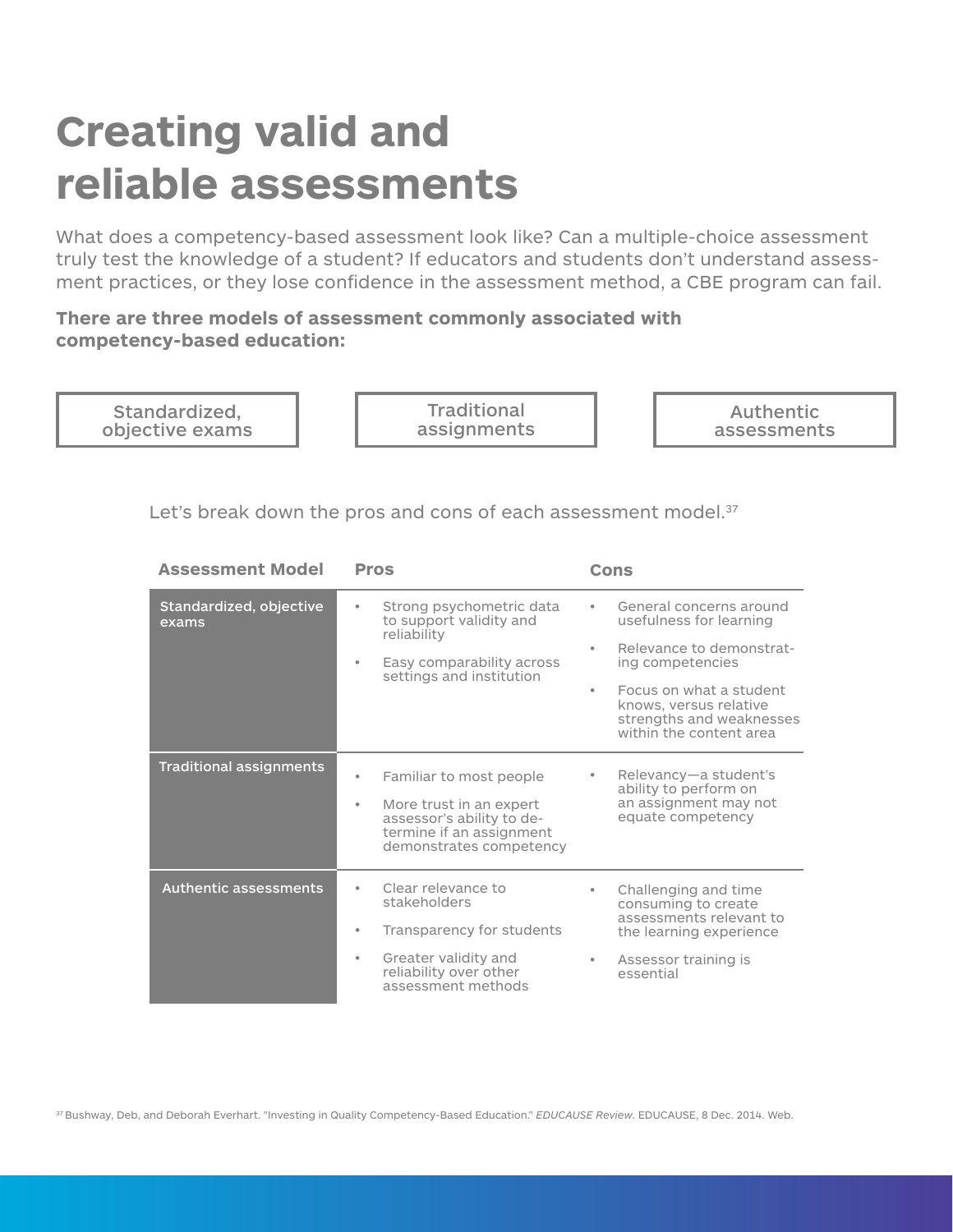### **Using CBE to teach the teacher**

Western Governors University (WGU)'s online competency-based education model is the largest provider of math and science teachers in the United States.38 It is the only online university accredited by the Council for the Accreditation of Educator Preparation (CAEP, formerly NCATE) and licenses teachers in every US state. Since its inception, its enrollment has grown to over 11,000 students.<sup>39</sup>

WGU's student teachers perform above average on Praxis and state-licensure tests. The program's flexibility increases their likelihood of completion and allows motivated students to finish early.

The majority of WGU's teacher/college students are between 35 and 45 years old and are working full-time. Many are changing careers. The flexibility of the program also means that WGU can tailor instruction to meet national standards, as well as state, district, or network needs.<sup>40</sup>



[38 Cator, Karen, Carri Schneider, and Tom Vander Ark. Preparing Teachers for Deeper Learning:](http://cdno4.gettingsmart.com/wp-content/uploads/2014/01/FINAL-Preparing-Teachers-for-Deeper-Learning-Paper.pdf) *Competency-Based Teacher Preparation and Development.* Rep. [Getting Smart, Apr. 2014. Web.](http://cdno4.gettingsmart.com/wp-content/uploads/2014/01/FINAL-Preparing-Teachers-for-Deeper-Learning-Paper.pdf) *39 Ibid. 40 Ibid.*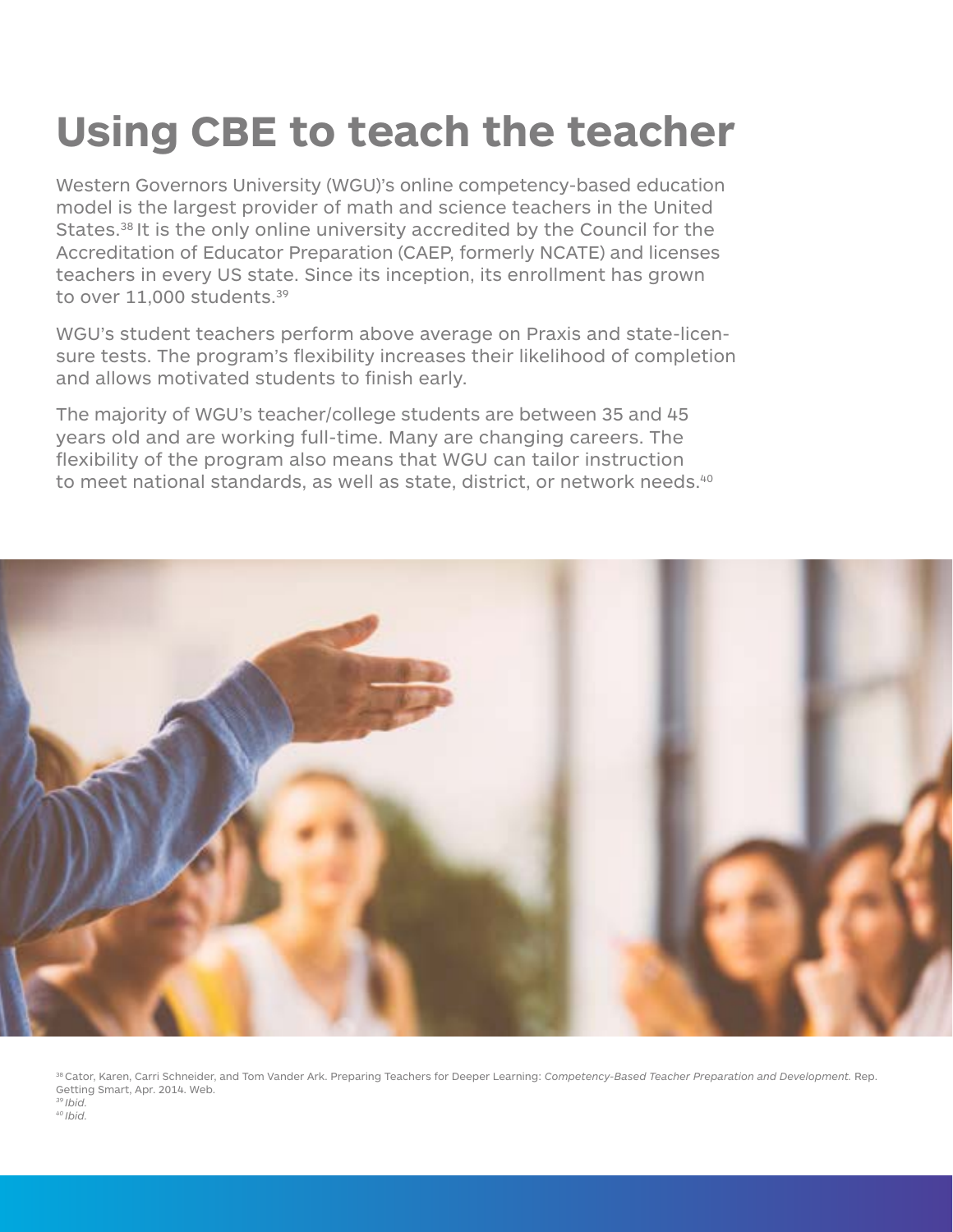

### **How does technology help?**

To recap: in a competency-based learning scenario, students are encouraged to learn at their own pace as they progress toward mastery of specific competencies. Most competency-based programs are aimed at adult students who have work and family obligations and for whom traditional "bricks and mortar" schooling is not a good fit.

To enable this style of learning and reach students who cannot be physically present in a classroom, CBE programs rely heavily on online learning. This is possible through technology such as a learning management system (LMS) that helps educators craft personalized learning paths and give learners anywhere/anytime access to course materials.

There are several different ways this technology help educational institutions implement a CBE program successfully.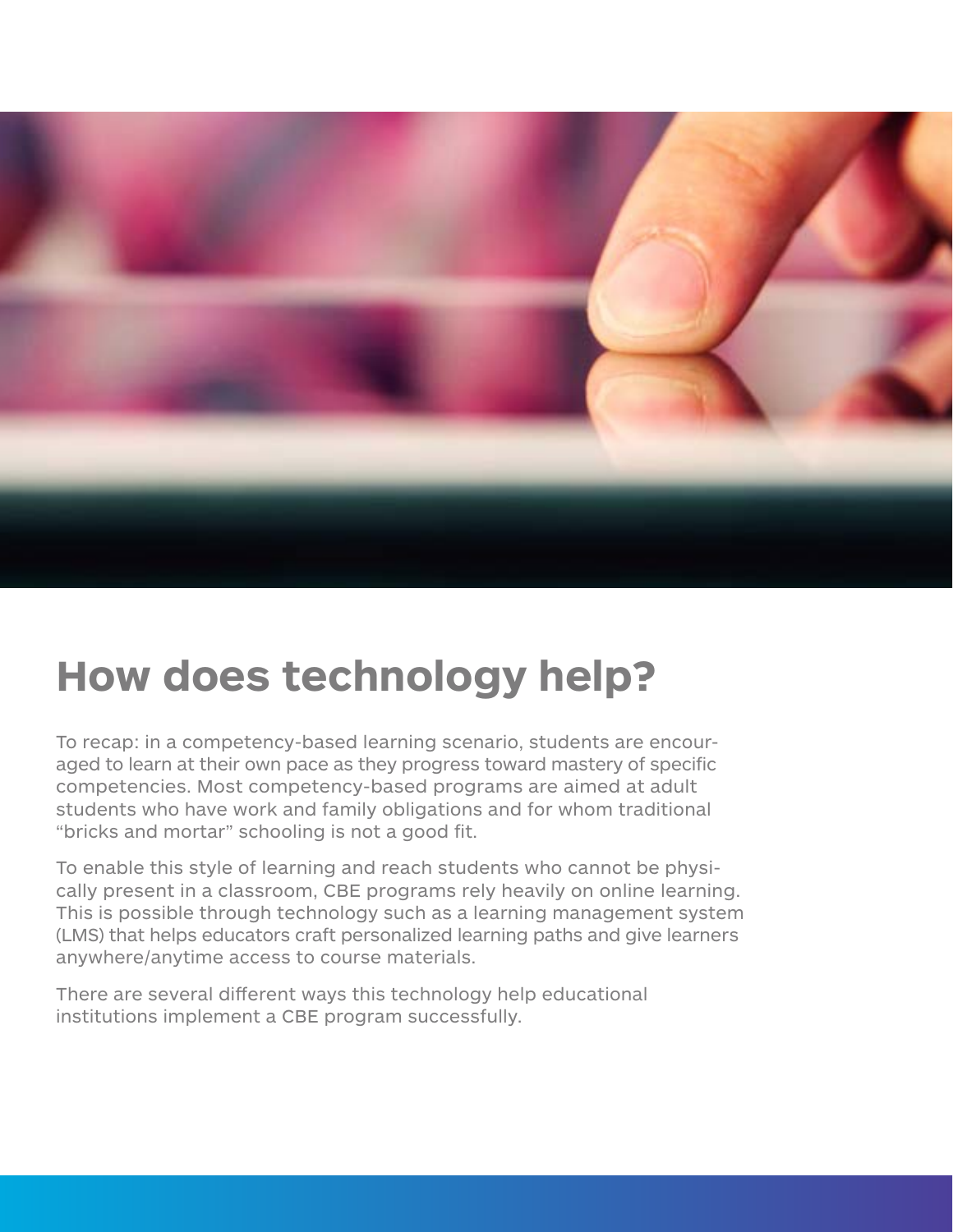#### *Instructional design*

In instructional design, educational institutions have traditionally put the focus on quality of instruction by establishing instructional specifications, associated learning materials, and delivery systems. There are a variety of models for instructional design, such as ADDIE (Analysis, Design, Develop, Implement, and Evaluate), Rapid Prototyping, and others.<sup>41</sup>

In a competency-based education model, however, instructional design is about facilitating a learner's mastery of a competence. That mastery is determined by a combination of the student's knowledge, attitude, and skills.<sup>42</sup> For CBE to work in an online learning environment, we must adapt instructional design to create a course flow that supports a more methodical, self-paced learning style.

#### **Here are just some of the ways learning must be redesigned to suit CBE:**

- **Create simulated task-based environ**ments to provide students with a safe place to practice their skills
- • Leverage learning management systems that support rich digital content to create a multi-media learning experience
- Implement frequent assessments and feedback loops to diagnose learner progress<sup>43</sup>

#### *Online Learning*

Online learning serves as the primary delivery method for CBE programs. It supports the model in a variety of ways:

- • Online delivery offers a continuum of learning that supports a flexible, self-paced learning style
- Students learning online can be tested on-demand, if and when a student is ready to be assessed
- Curriculum can be delivered in a modular manner, offering students multiple pathways to mastery
- Educational institutions can scale the CBE model by providing tools to personalize learning paths for individual students.44

<sup>41</sup> Choo, Buay. *[Instructional Design for Competence-based Learning](http://www.slideshare.net/buaychoo/instructional-design-for-competencebased-learning)*. 18 Jan. 2013. SlideShare Presentation. *42 Ibid.*

[<sup>43</sup> Van Merrienboer, Jeroen J. G. "ID for Competency−based Learning: New Directions for Design, Delivery and Diagnosis."](http://www.researchgate.net/publication/28090773_Instructional_Design_for_Competency-based_Learning) *ResearchGate 3* (2001): 12-26. Oct. 2001. [Web.](http://www.researchgate.net/publication/28090773_Instructional_Design_for_Competency-based_Learning) 

<sup>44</sup> Freeland, Julia. *[Blending toward Competency: Early Patterns of Blended Learning and Competency-based Education in New Hampshire.](http://www.christenseninstitute.org/publications/blending-toward-competency/)* Whitepaper. Clayton [Christensen Institute for Disruptive Innovation, May 2014. Web.](http://www.christenseninstitute.org/publications/blending-toward-competency/)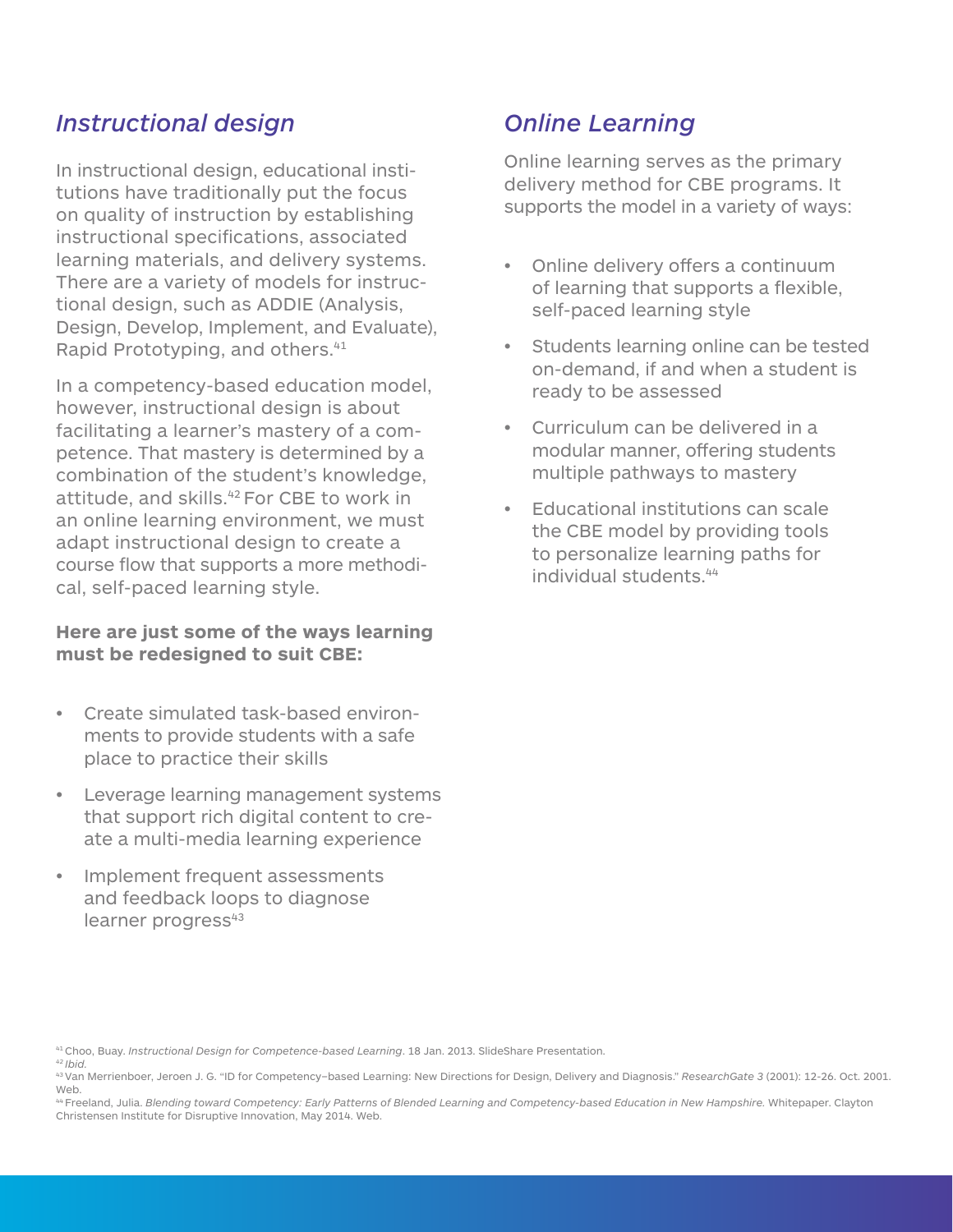#### *Analytics*

Analytics tools are indispensable to the competency-based learning process. They provide faculty and student mentors with ongoing feedback about a student's progress through the curriculum. This helps instructors to coach learners and personalize their individual learning paths.

Analytics also help educators identify patterns of behavior by monitoring aspects such as learner engagement and student performance on assessments. These key metrics, coupled with alerts driven by an LMS, can serve as early warning systems for instructors and student coaches. This allows instructors to proactively intervene when a student is falling behind or struggling with the subject matter.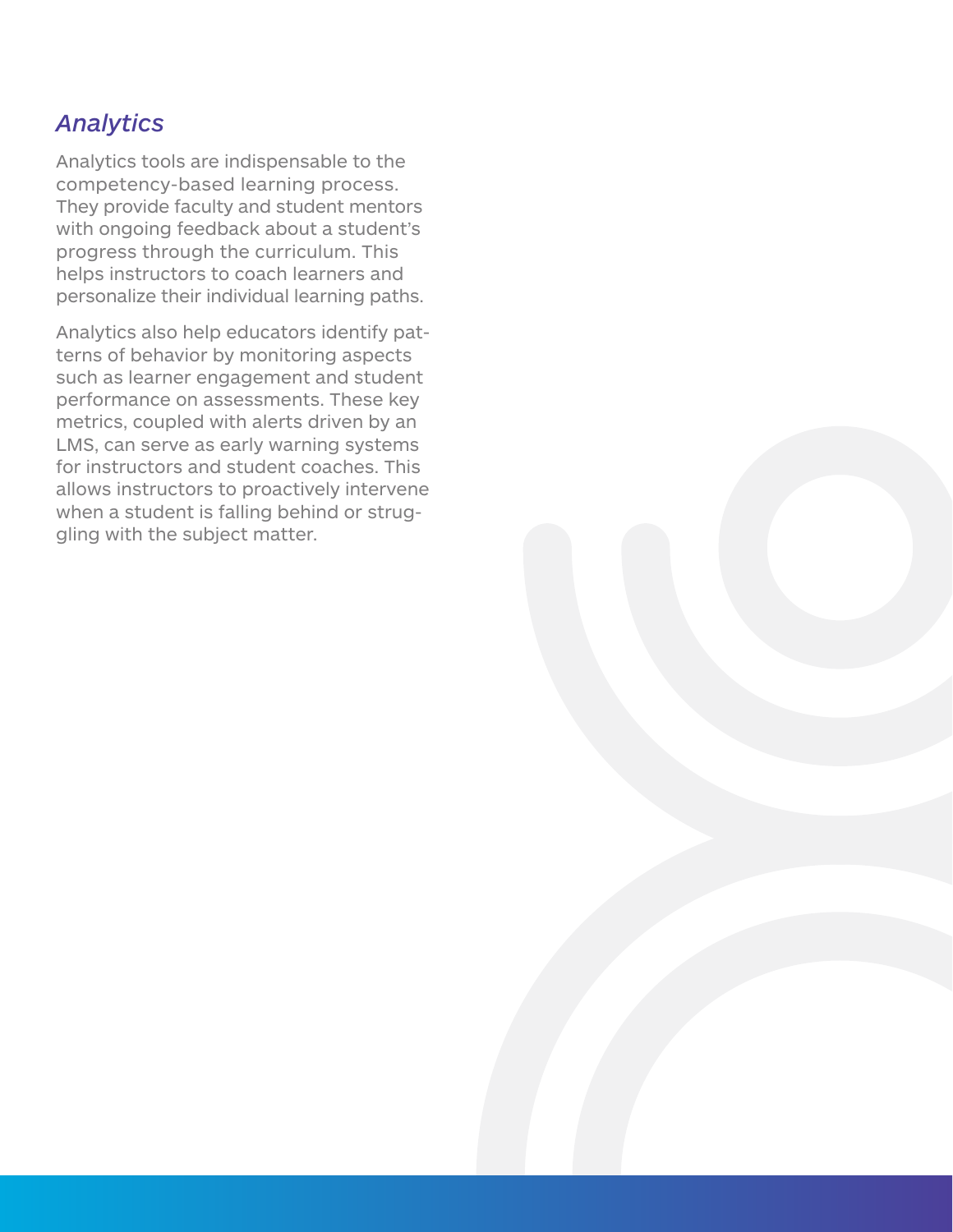#### *How does an LMS support CBE?*

Very simply, an LMS serves as the backbone for online learning and for the delivery of a CBE program. Here are just some of the ways an LMS supports a competency-based learning model:

| <b>Need</b>                                      | Why?                                                                                                                                                    | <b>LMS Functionality</b>                                                                                                                                                                                       |
|--------------------------------------------------|---------------------------------------------------------------------------------------------------------------------------------------------------------|----------------------------------------------------------------------------------------------------------------------------------------------------------------------------------------------------------------|
| Defining competencies                            | Must articulate the knowledge,<br>skills, and attitudes students will<br>be expected to demonstrate                                                     | Communicates defined competencies<br>through learning modules                                                                                                                                                  |
| <b>Flexible pacing</b>                           | CBE learners may spend more or<br>less time on a particular competency,<br>depending on their previous knowl-<br>edge and experience                    | Releases new module or competency<br>based on completion of or performance<br>on the previous one                                                                                                              |
| <b>Continuous intake</b>                         | Learners may need to begin a<br>program or course mid-year and not<br>on a traditional semester schedule                                                | Tracks "days since enrollment" for groups<br>and individuals so content can appear<br>based on time elapsed since enrollment                                                                                   |
| Progression by mastery                           | Unlike completion/submission<br>triggering progress in regular<br>courses, learners in a CBE course<br>need to demonstrate mastery<br>before proceeding | Releases content based on competency<br>completion (or based on a student's<br>performance on an assessment)                                                                                                   |
| <b>Demonstration</b><br>of competence            | Competence generally requires more<br>authentic assessment methods and<br>demonstrations of knowledge                                                   | Documents and tracks learner<br>progress and supports multiple<br>methods of assessment (quizzing,<br>media submissions, etc.)                                                                                 |
| <b>Feedback and</b><br>encouragement             | Self-paced courses can become<br>isolating without regular communi-<br>cation with an instructor                                                        | Includes private discussions and<br>intelligent agents to automate<br>feedback and propose next steps<br>upon completion of a task                                                                             |
| Structure and support                            | Learners find it difficult to keep<br>track of their progress and stay on<br>their own set timelines without<br>pacing support and prompts              | Checklists can be conditionally released<br>based on a learner's progress so that the<br>next set of tasks appears as the learner<br>completes the previous                                                    |
| Remediation                                      | Instructors may not be immediately<br>available when learners are working<br>irregular hours                                                            | Unmet thresholds on competencies<br>or assessment performance can trig-<br>ger an email that's sent to learners<br>with targeted support tips, resources,<br>and common challenges that learners<br>experience |
| <b>Prior Learning</b><br><b>Assessment (PLA)</b> | Learners returning to school from the<br>workforce often have additional<br>skills they may wish to receive<br>advanced credits for                     | Portfolio functionality can capture,<br>organize, and present prior knowledge<br>in relation to competencies                                                                                                   |
|                                                  | Learners benefit from pre-assess-<br>ments to determine where gaps in<br>their knowledge exist                                                          | Pre-assessments within courses provide<br>feedback to learners about their know-<br>ledge gaps or trigger the release of content                                                                               |
|                                                  |                                                                                                                                                         | Provision of alternate assessment tools<br>such as quizzes                                                                                                                                                     |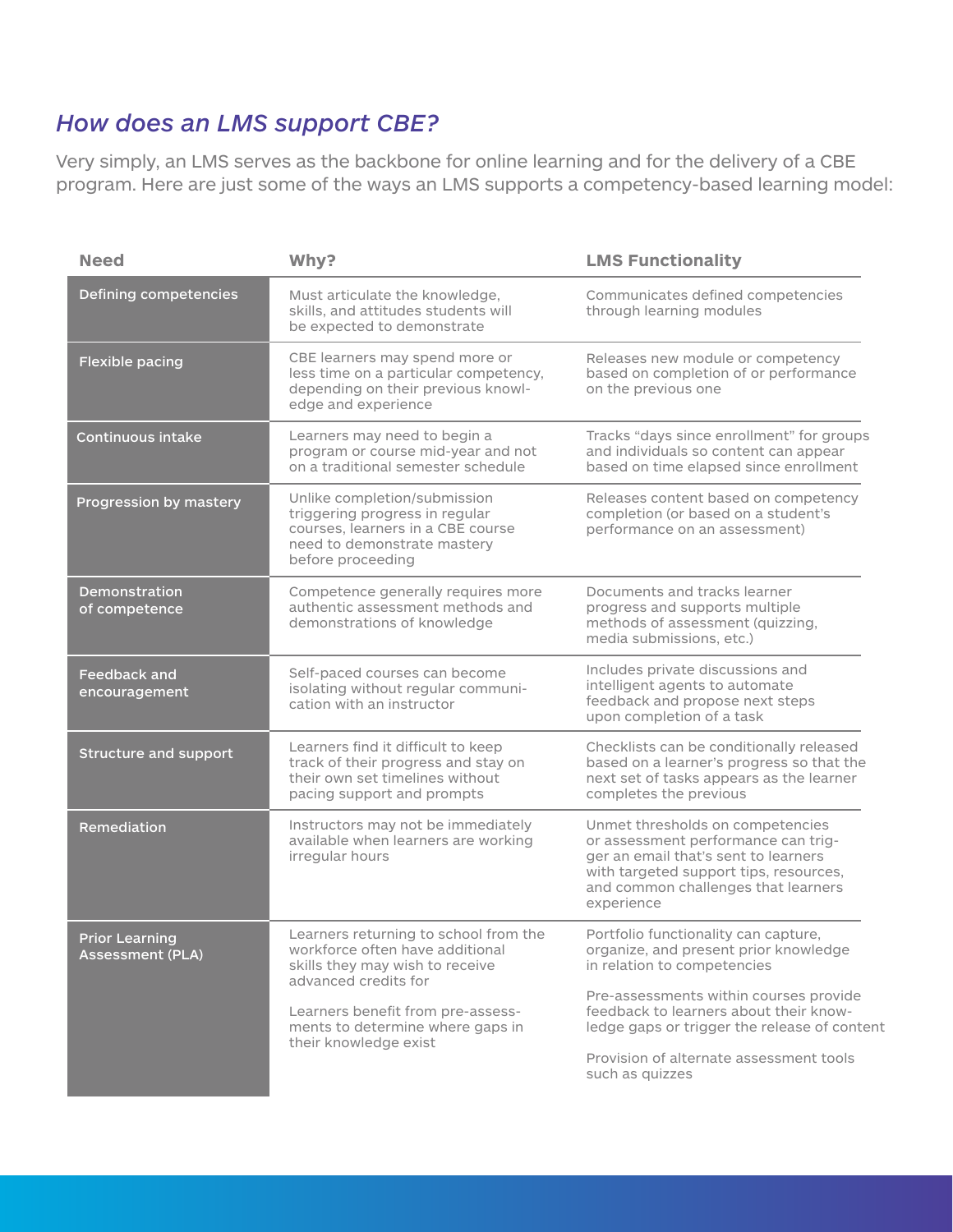#### *Other back-office system considerations*

In an educational world oriented around the credit unit, a shift to CBE requires a fundamental change in thinking. That has significant implications for an educational institution's back-office systems and business processes that are also geared around the credit unit. In many cases, adapting them to the new model isn't easy.

"It was a surprise to us how much our operational infrastructure had to change in our move away from the credit hour. When we enroll a student right now in a traditional degree, we charge tuition based on credit. Our computer systems simply can't handle a CBE model that is self-paced and built on a flat-fee subscription. It is the same thing with transcripts, registrar functions, and financial aid. They are all processes built around the credit hour. So many crosswalks needed to be developed to allow for a CBE program. I would easily say that in our move to a direct-assessment CBE model, our back office implementation demanded 4 times the effort of our educational implementation."

- Dr. Aaron Brower, Provost and Vice Chancellor, UW-Extension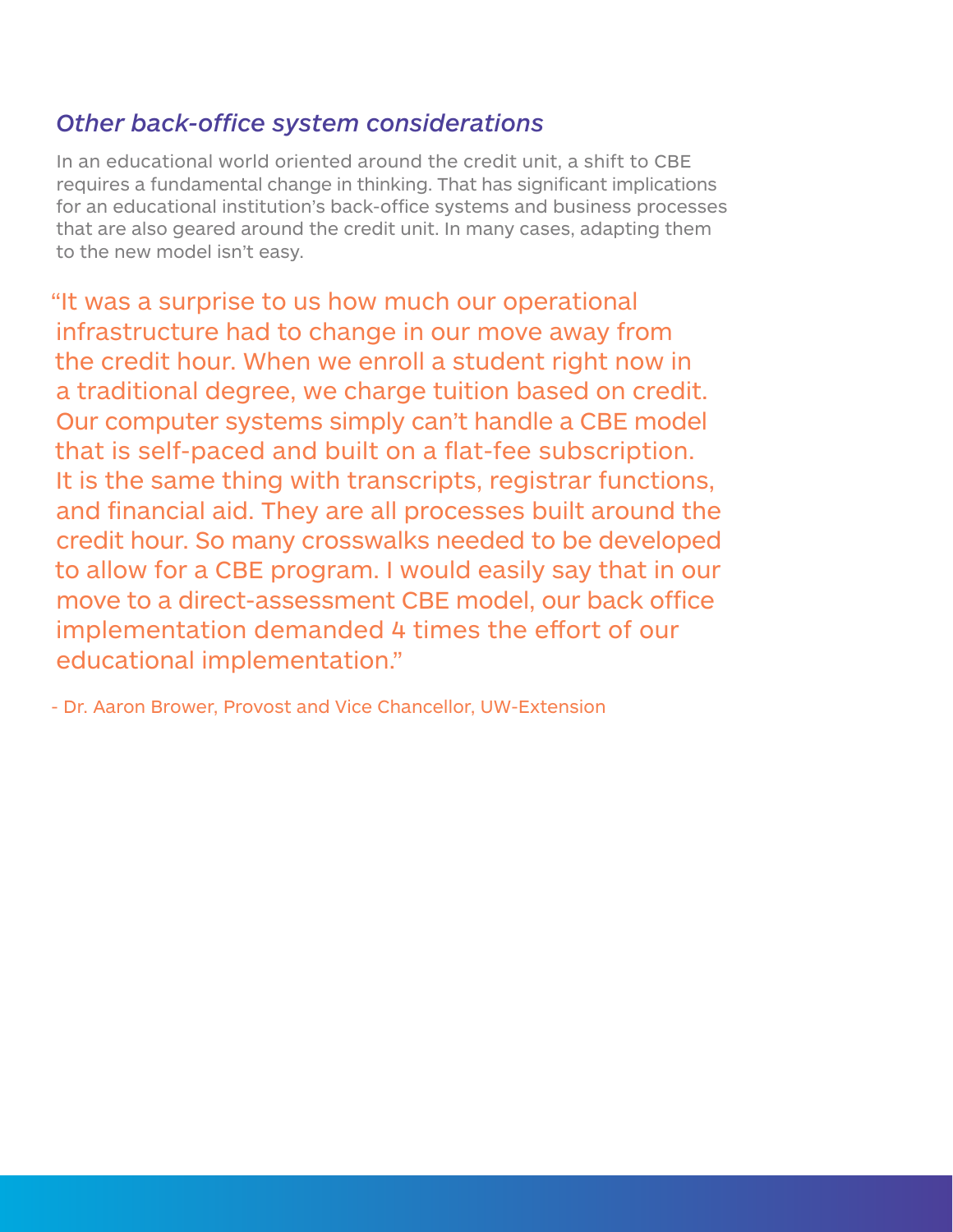### **How does a student know if they're CBE-ready?**

University of Wisconsin System's UW Flexible Option offers prospective students a self-evaluation tool called "Flex Fit" to help them figure out if a competency-based learning model is right for them.

#### **Taking about 30 minutes to complete, the assessment measures:**

- An individual's key personality traits, such as level of motivation, procrastination, and preferred learning styles
- • External lifestyle factors, such as the amount of time available per week for study, support from employers and family, and the person's health and financial situation
- • Whether or not the prospective student has the technical skills necessary for online learning<sup>45</sup>

#### **[Put yourself in a learner's shoes and take the test.](https://uwex.qualtrics.com/jfe/form/SV_07lfnTyZep6S4TP)**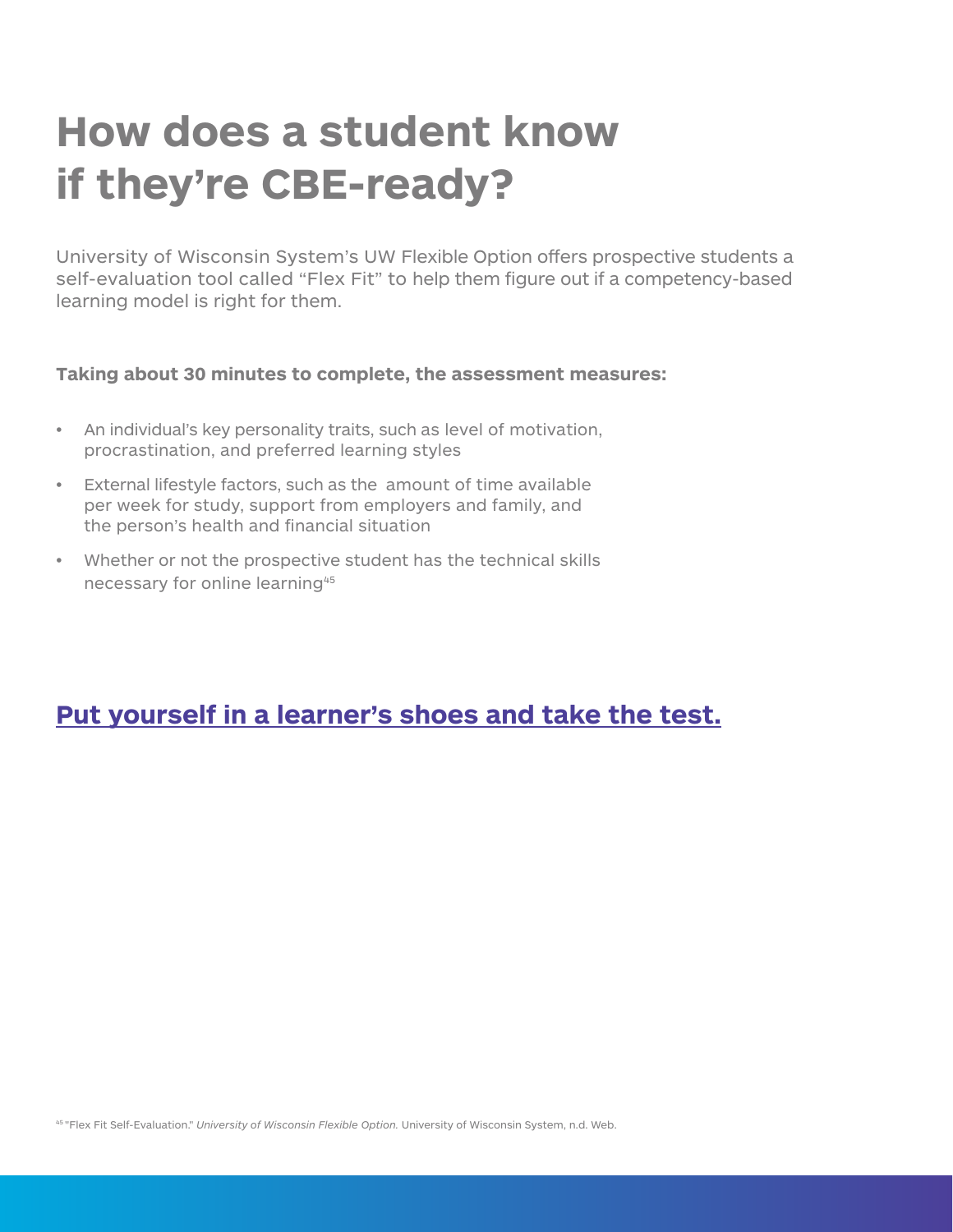

### **Lessons learned for educators**

Stephen R. Porter, Professor of Higher Education, North Carolina State University, and Kevin Reilly, President Emeritus and Regent Professor, University of Wisconsin System and Presidential Advisor for Leadership, American Council on Education, have conducted an expansive research project on education costs. The study focused on strategies that universities can use to improve affordability and college outcomes for low-income students. Their paper, ["Competency-based education as](http://hcmstrategists.com/maximizingresources/images/CBE_Paper.pdf)  [a potential strategy to increase learning and lower costs,](http://hcmstrategists.com/maximizingresources/images/CBE_Paper.pdf)" details their findings. It looks at the CBE concept, examining its impact on institutional and student costs as well as successful implementation strategies.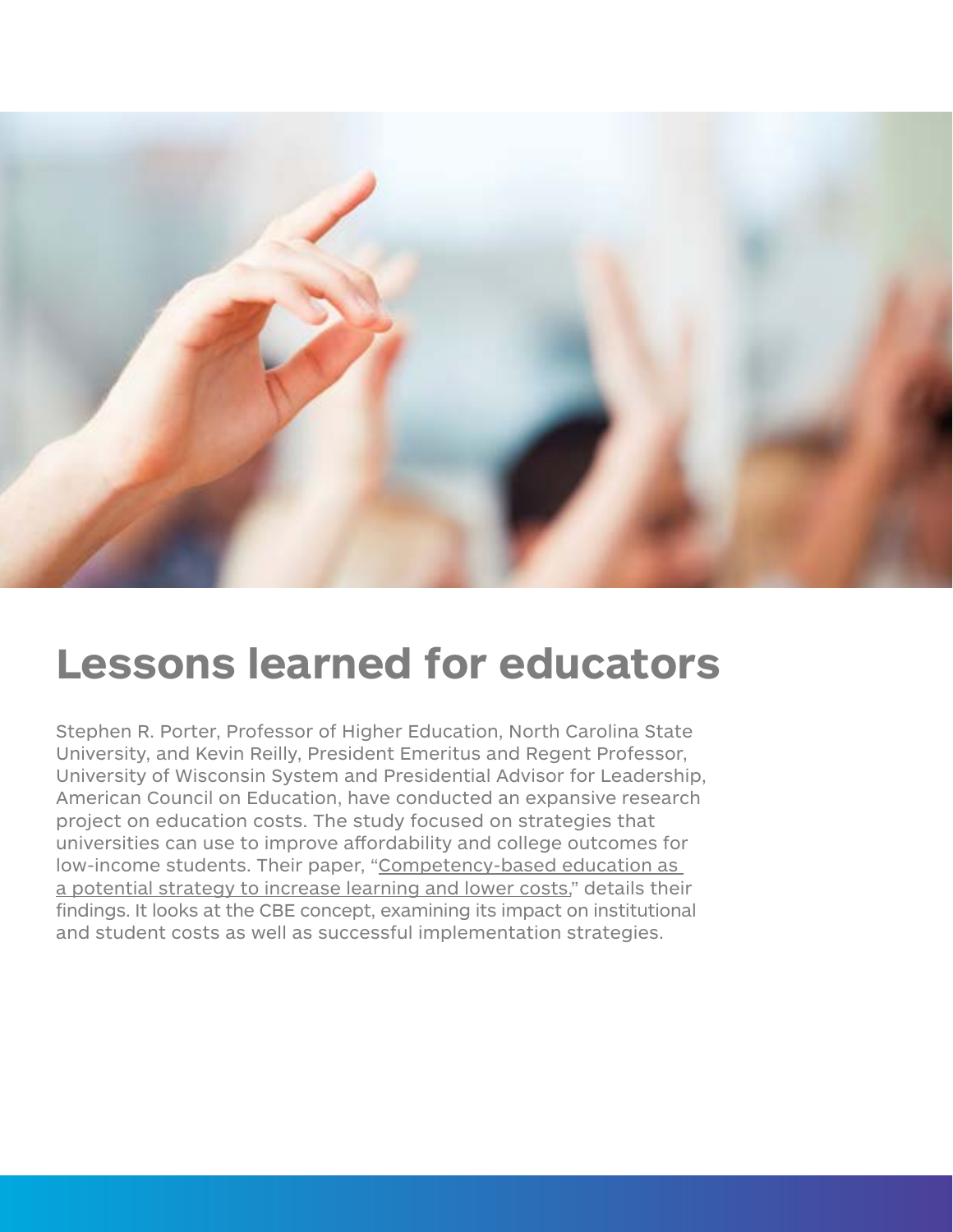Here are some of the ways CBE may affect costs:46

| <b>CBE</b> cost savings<br>for students                | As credit is granted for prior achievements, students<br>may take fewer courses to obtain a degree<br>Some CBE programs provide all needed content<br>through the LMS, avoiding additional textbook costs<br>Students can rapidly establish competencies without<br>having to spend seat time in a course<br>Students spend less time in college, lowering<br>tuition bills |
|--------------------------------------------------------|-----------------------------------------------------------------------------------------------------------------------------------------------------------------------------------------------------------------------------------------------------------------------------------------------------------------------------------------------------------------------------|
| <b>CBE cost impacts</b><br>for students                | Students only save money if they make significant<br>progress towards their degree each semester                                                                                                                                                                                                                                                                            |
| <b>CBE growth</b><br>opportunities<br>for institutions | Universities and colleges can boost their appeal within<br>their potential applicant pool and to potential employers<br>of graduates                                                                                                                                                                                                                                        |
|                                                        | CBE programs are often congruent with an institution's<br>historical mission                                                                                                                                                                                                                                                                                                |
|                                                        | CBE offers a way to improve efficiency in a time of<br>limited resources                                                                                                                                                                                                                                                                                                    |
| <b>CBE cost impacts</b><br>for institutions            | Competency-based programs usually involve<br>restructuring of curriculum and new assessments,<br>which requires faculty engagement and increases<br>faculty costs<br>CBE requires significant restructuring of back-office<br>systems, which are normally configured around<br>traditional credit-hours systems                                                             |

46 Porter, Stephen R., and Kevin Reilly. *[Maximizing Resources for Student Success: Competency-Based Education as a Potential Strategy to Increase Learning and](http://hcmstrategists.com/maximizingresources/images/CBE_Paper.pdf)  Lower Costs*[. Rep. HCM Strategists, LLC, July 2014. Web.](http://hcmstrategists.com/maximizingresources/images/CBE_Paper.pdf)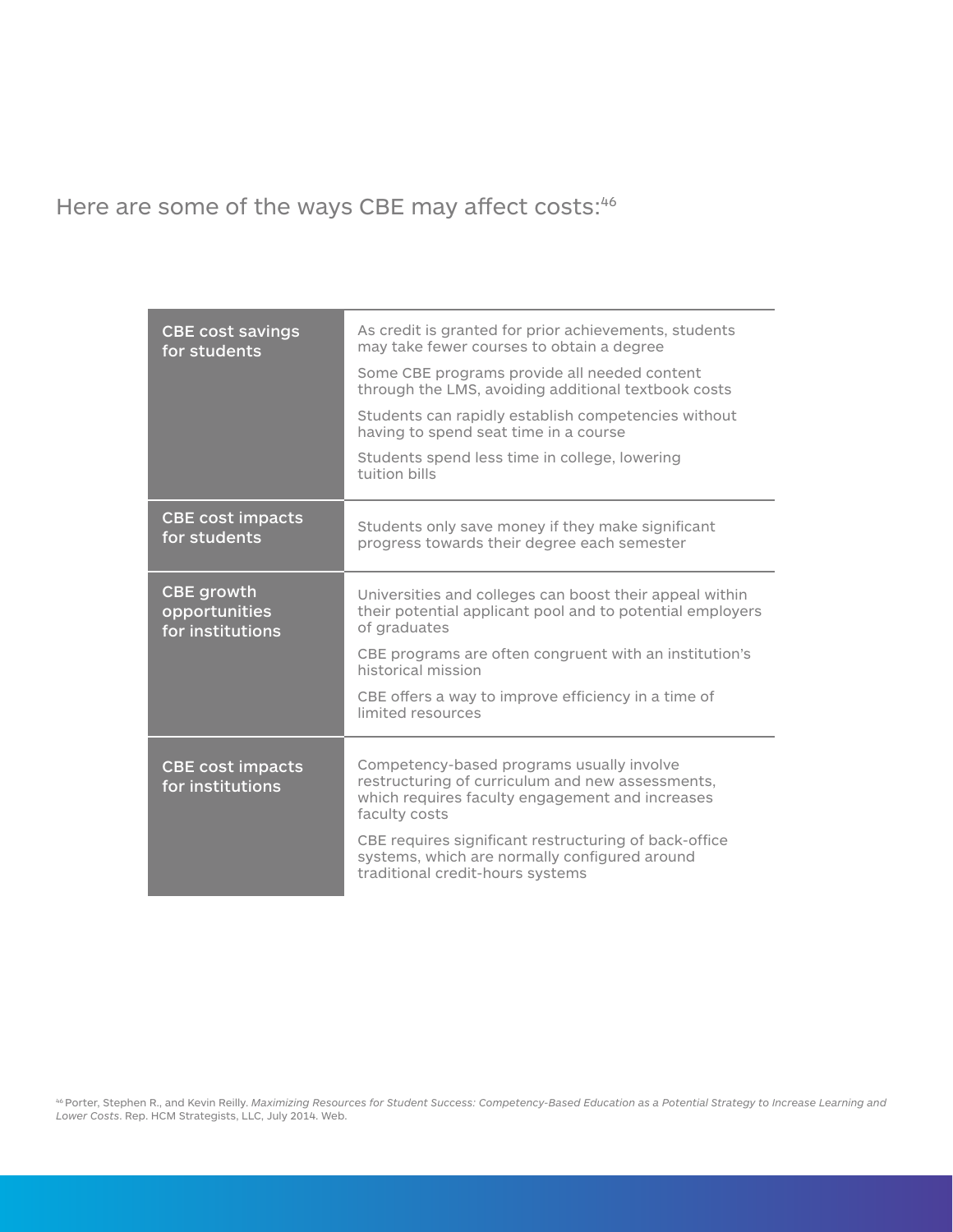### **10 takeaways from successful CBE programs**<sup>47</sup>

Competency-based programs demand significant change at institutional, faculty, and student levels. What can be learned from those who have pioneered the way and succeeded?

| 1.  | Ensure steady support from the top to mitigate<br>internal resistance.                               |
|-----|------------------------------------------------------------------------------------------------------|
| 2.  | Engage faculty through early involvement and building<br>assessments, course content, and pedagogy.  |
| 3.  | Decide early about employing existing or new faculty.                                                |
| 4.  | Build supportive data systems.                                                                       |
| 5.  | Determine whether there will be credit equivalencies.                                                |
| 6.  | Engage student support services early regarding<br>student advising, financial aid, and transcripts. |
| 7.  | Integrate CBE with traditional data systems.                                                         |
| 8.  | Choose vendors carefully, including learner<br>support and data systems.                             |
| 9.  | Create a pricing model to meet financial and<br>program goals.                                       |
| 10. | Consider stand-alone operations.                                                                     |

<sup>47</sup> Book, Patricia A. [All Hands on Deck: Ten Lessons From Early Adopters of Competency-Based Education.](http://wcet.wiche.edu/wcet/docs/summit/AllHandsOnDeck-Final.pdf) Rep. WICHE Cooperative for Educational Technologies [\(WCET\), May 2014. Web.](http://wcet.wiche.edu/wcet/docs/summit/AllHandsOnDeck-Final.pdf)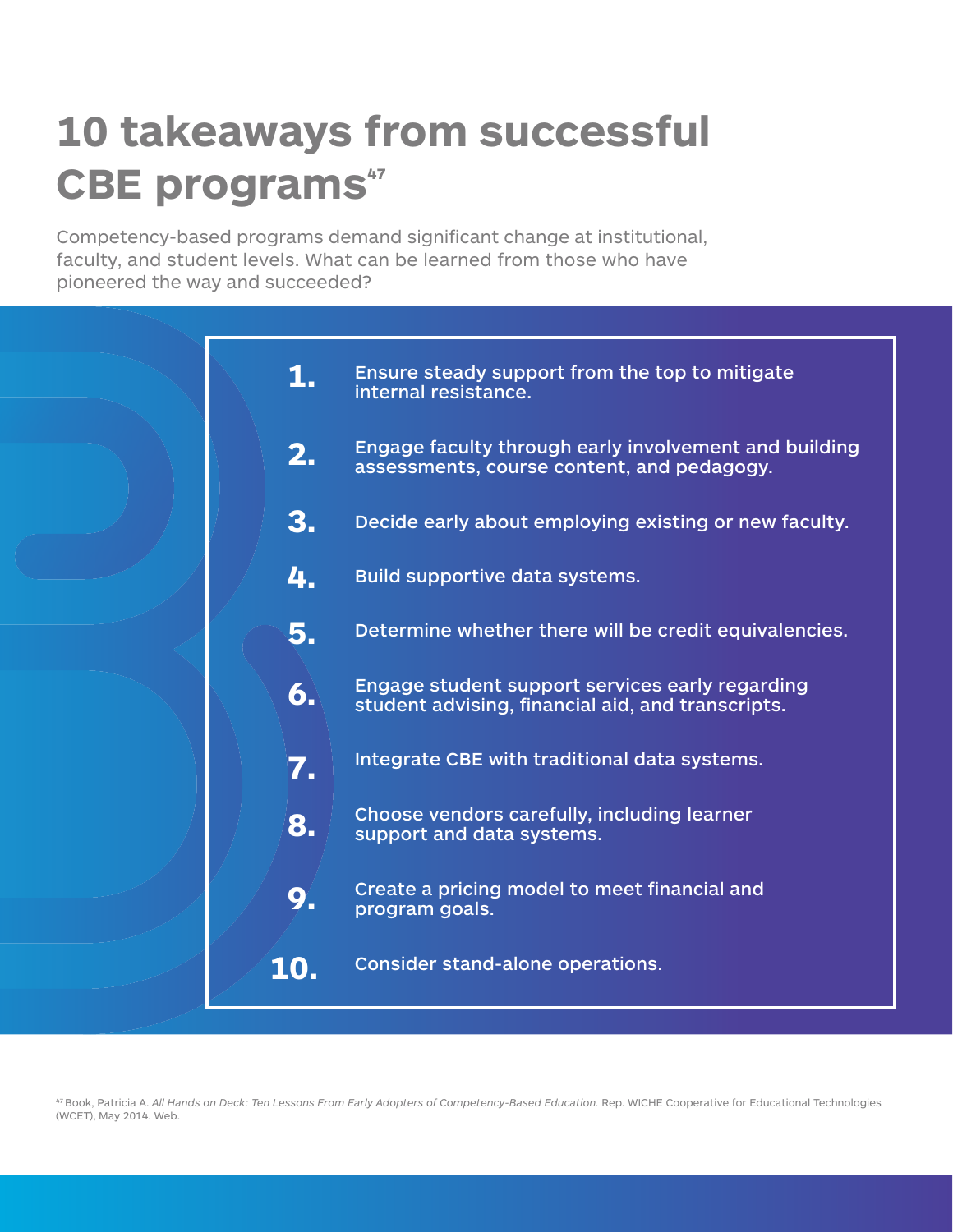## **(are you ready for CBE?) When**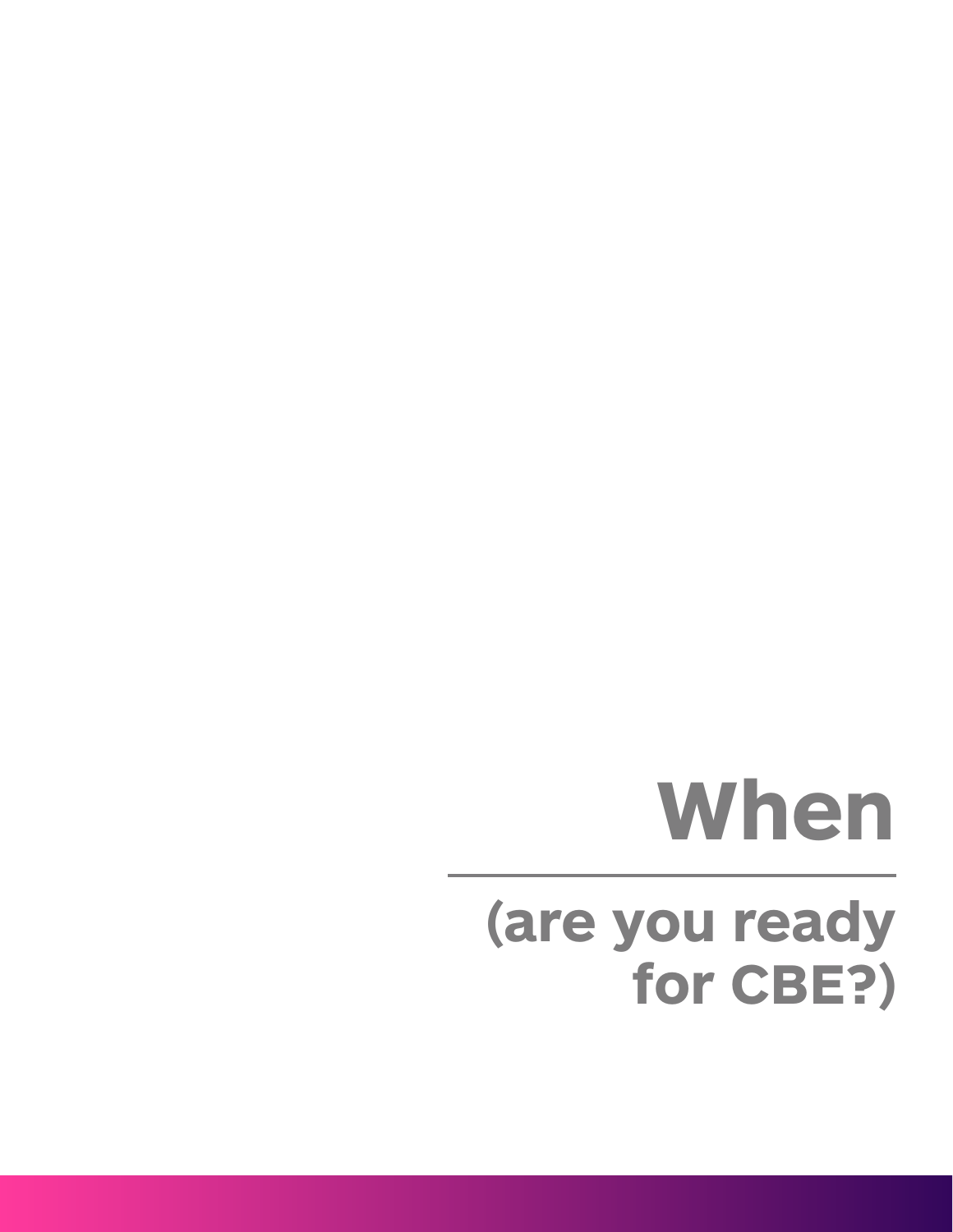Although competency-based education is gathering momentum, educators need be wary of jumping on the bandwagon simply because other colleges and universities are adopting CBE. To fully embrace the model, they must:

- • Completely recast their educational philosophy
- Overhaul their internal processes, data, and IT systems
- Fully redesign course curriculum
- • Fundamentally alter their teaching practices

*In short: this is a radical change, and it's not for everyone.* 

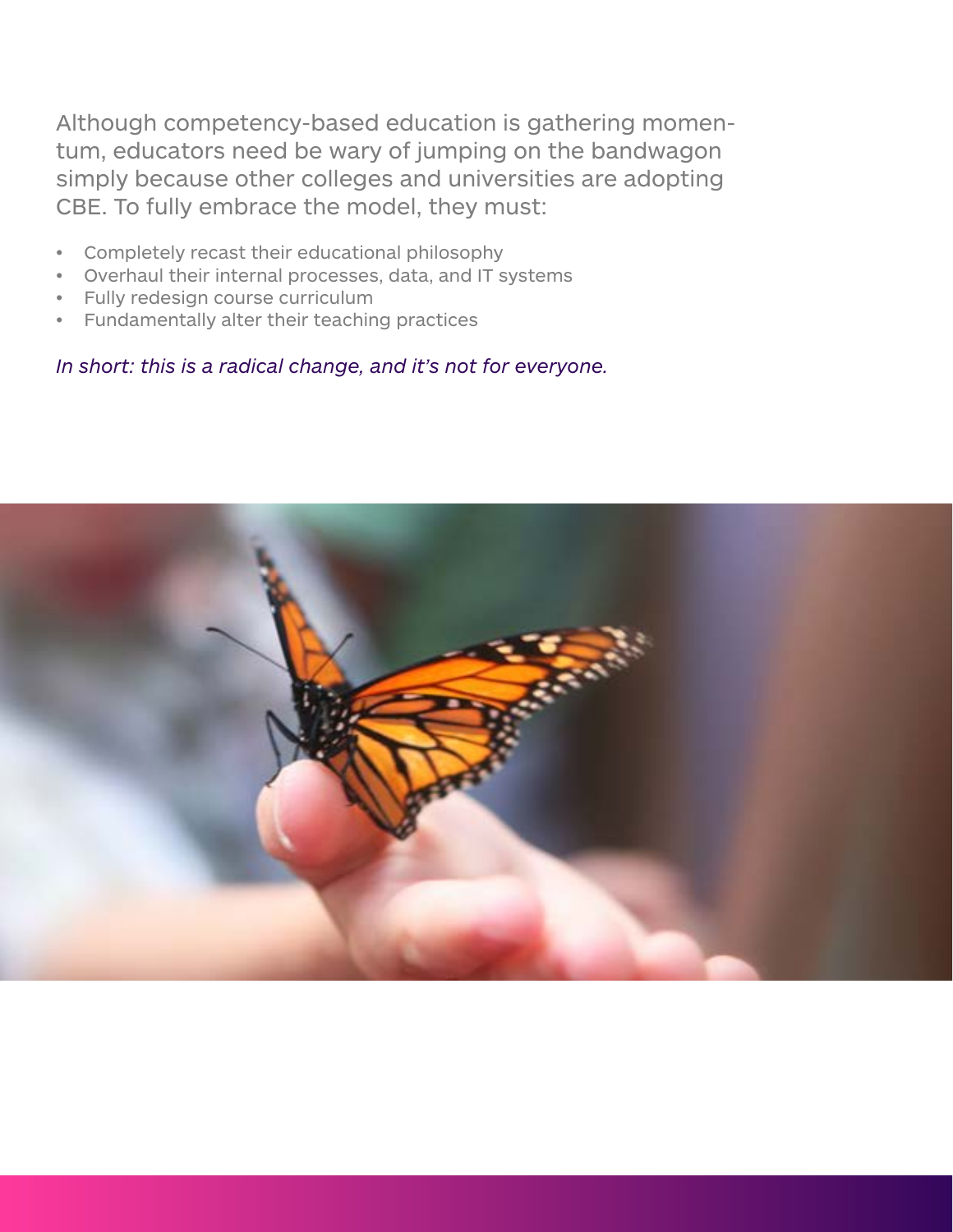In the paper "All Hands on Deck: Ten Lessons From Early Adopters of Competency-based Education," author Patricia A. Book of the Western Interstate Commission for Higher Education offers up this readiness questionnaire for administrators of colleges and universities considering CBE.<sup>48</sup>

### **10 questions to ask when considering CBE**

What are the overall goals for adopting CBE? Who is the audience? How will you measure progress and success?

Is self-paced a necessary pre-condition for CBE? Can it be a CBE mastery model without being self-paced?

Does CBE have to be online, or are hybrid or resident models possible?

Is a centralized administrative structure necessary for implementation? Are stand-alone or separate administrative structures versus integrated academic approaches emerging differentially in the community college versus four-year institutional environment? If so, why?

How vulnerable are these reform models to leadership changes or faculty pushback, especially as the faculty role is disaggregated? If operating in a collectively organized environment, how can contract negotiations afford for faculty workload in a CBE model? In any case, what new models for faculty workload are emerging?

Continued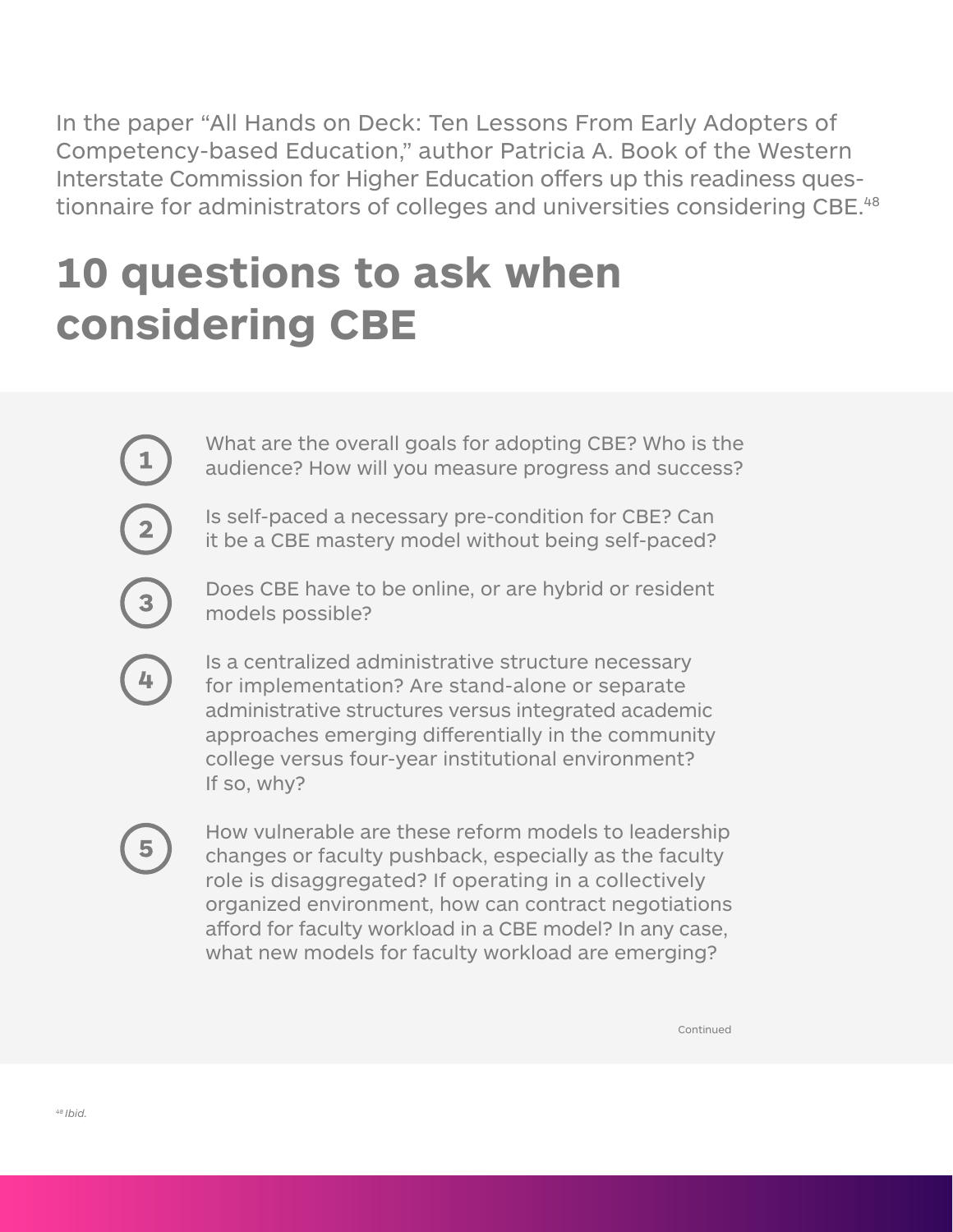How do you look for evidence that CBE is embedded in the institution? Do you examine student communications, the percentage of students availing themselves of the model, the percentage of faculty conversant in the model, or whether or not the IT system is capable of scaling the model? Are faculty contracts including disaggregated roles? Are data systems working to manage the disaggregated roles of advisors and mentors to support student progress? Should CBE be embedded?

What will it take to develop and maintain effective assessment methods? How authentic are the assessments? Do they include formative and summative assessments? How secure are the assessments? How robust? Do they measure mastery?

How involved are employers in the CBE model? How are relationships with employers sustained over time? How are competencies aligned with workplace skill requirements? How are they kept current?

Is external funding, or other incentives, critical to meaningful educational innovation and reform in developing CBE approaches?

Can guidelines for ensuring high quality and academic rigor in CBE be developed and circulated and if so by whom?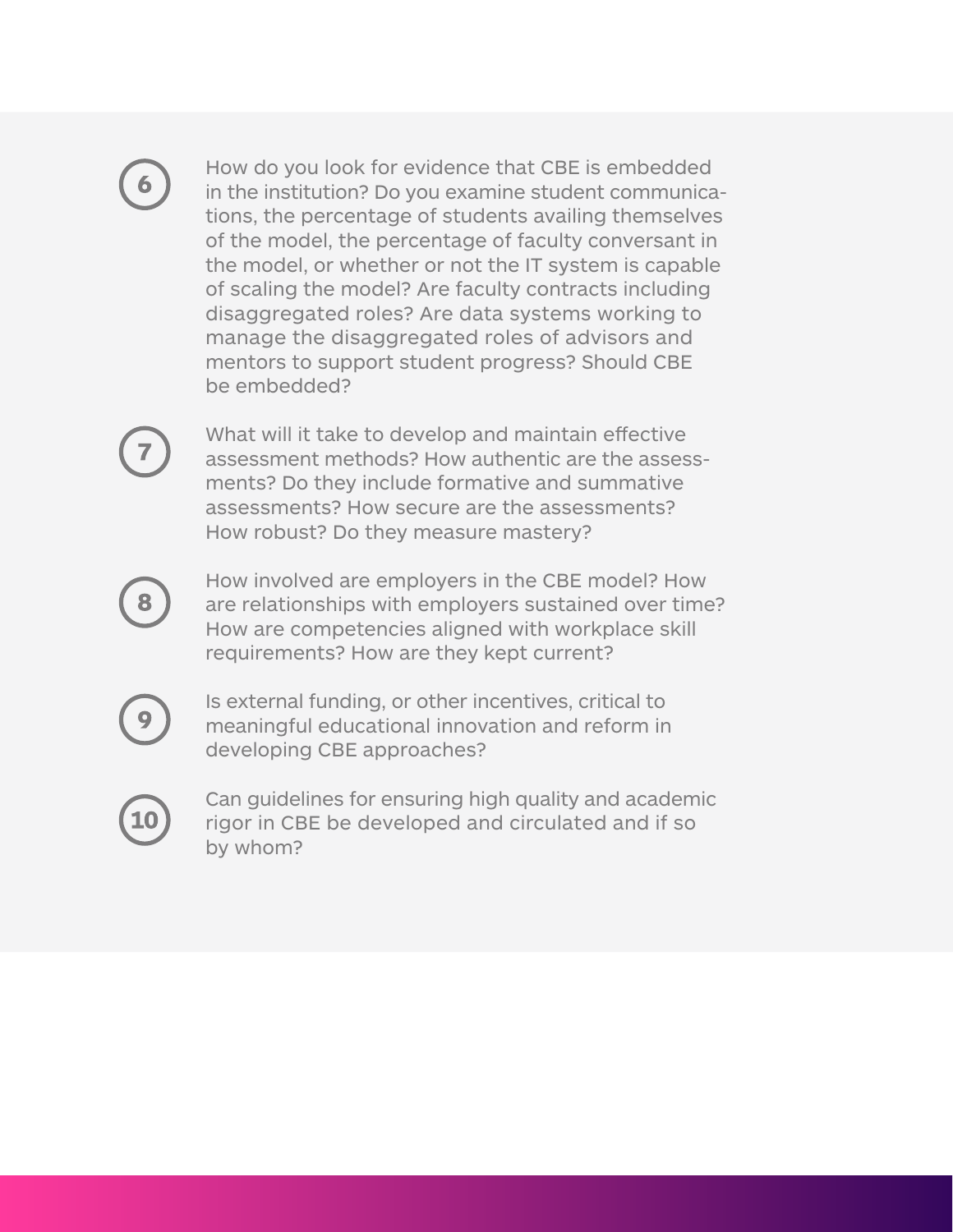### **University of Akron begins its CBE journey**

University of Akron—a thriving campus of more than 27,000 students located in Akron, Ohio—is in the early stages of determining its CBE strategy. Fueled by an Association of Public and Land-grant Universities (APLU) planning grant, with assistance from the Bill and Melinda Gates Foundation, the university is working closely with its faculty members to investigate and understand the benefits and challenges of moving to CBE.

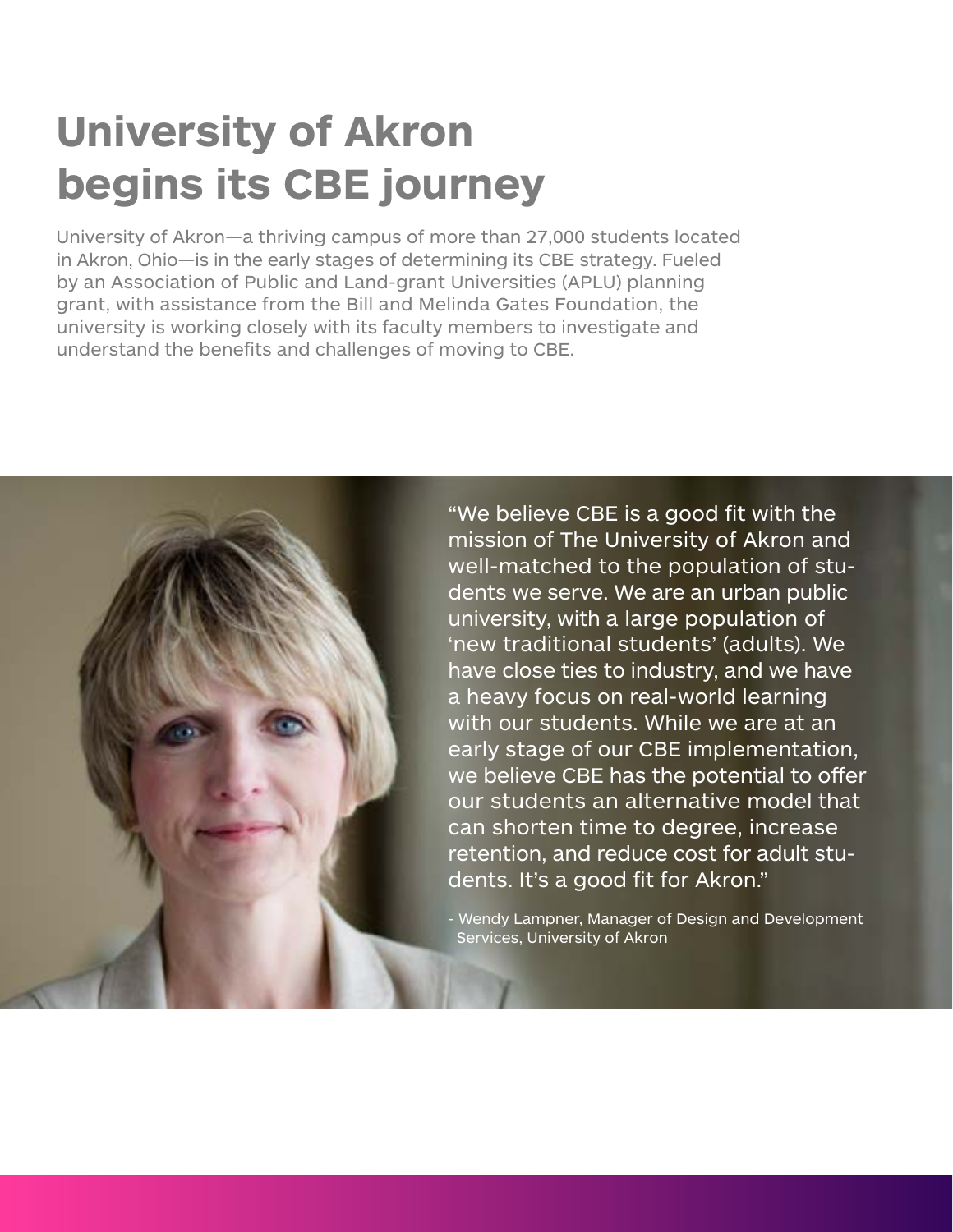An increasing number of colleges and universities are turning to competency-based education (CBE) to support the growing percentage of adult learners who already have an acquired level of knowledge and need more flexibility in their pace of learning.

It can help students attain their educational goals more quickly and save on tuition. Programs such as those being delivered at Western Governors University and University of Wisconsin are proving to be extremely successful.

Educators looking to implement a competency-based approach will need to make sweeping and fundamental changes to course content and program curriculum. It will alter the way faculty teach, assess, and interact with students. It needs a technical infrastructure, such as an LMS, to facilitate delivery and provide students with anytime, anywhere access to self-paced learning. Finally, it will demand costly change to administrative processes and back-office operations.

Every circumstance is unique. Every educational institution is at a different stage of readiness. Educators need to do their own homework carefully prior to embracing competency-based education as an option moving forward.

Are you ready for CBE? We'd love to talk. Join the conversation by sharing your perspectives with us on Twitter [@Brightspace](https://twitter.com/Brightspace).